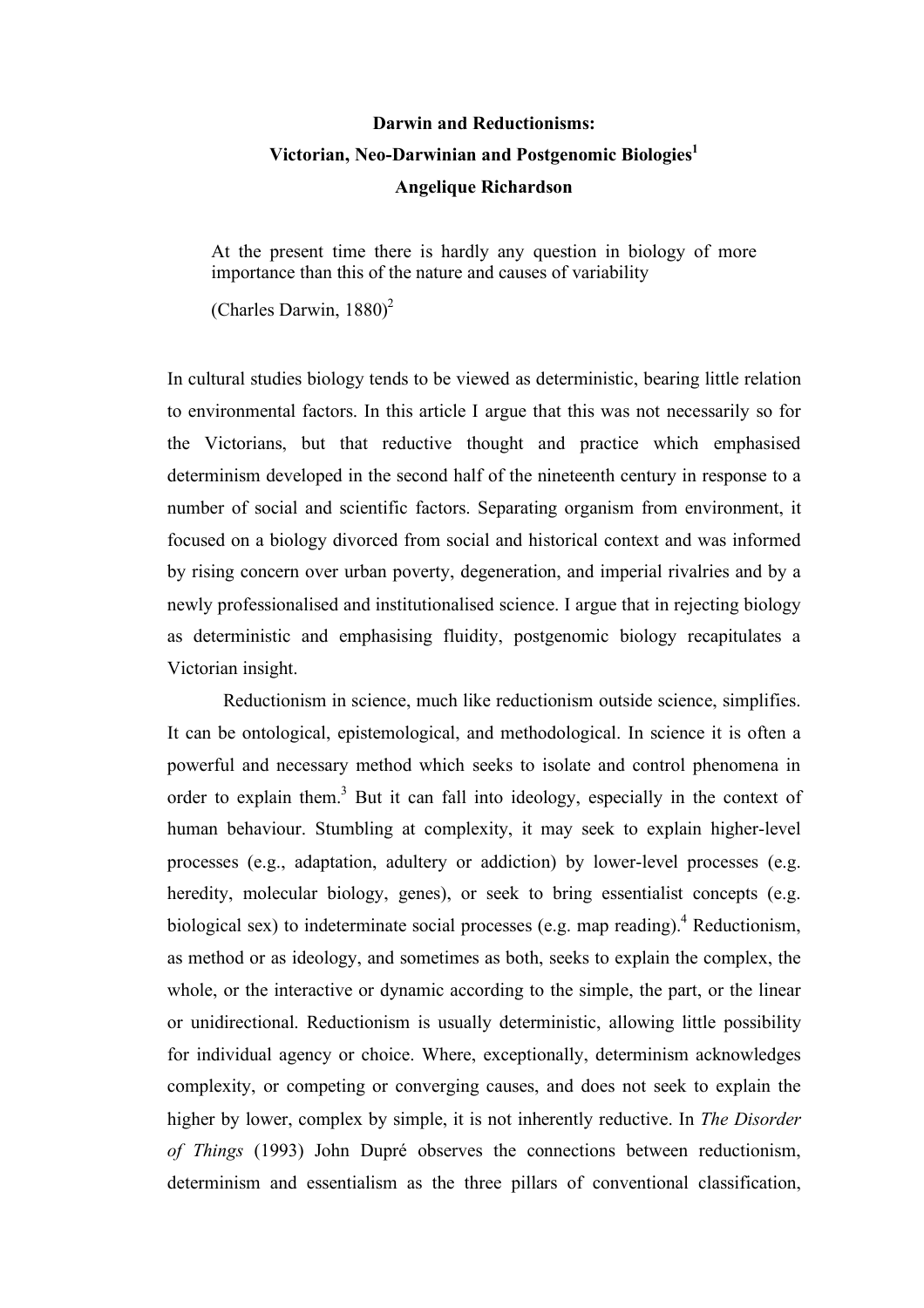pointing out that contexts which affect perceptions of causal relations and essences are provided by the goals of an investigation.<sup>5</sup> Dupré argues that reductive explanation can account for how things of a certain kind do what they do, but does not usually help to explain or predict what a complex thing will do (106).

The debates surrounding biological reductionism are wide ranging and where they relate to questions of individual freedom, race or gender they have ethical implications. The historical roots of reductionism can be seen in late nineteenthcentury nature/nurture debates and in interpretations of Darwin. Victorians such as Darwin, G. H. Lewes, George Eliot and Thomas Hardy appreciated the close relations between organism and environment and valued the complexities of the natural world. They share ground with postgenomic science which emphasises the dynamic relations between world and organism, questioning traditional boundaries, rejecting essentialism, and asking new questions about what constitutes an organism. <sup>6</sup> Neo-Darwinism was coined as a negative term by the zoologist George Romanes - a close follower of Darwin - in *Darwin and After Darwin*, which appeared in three volumes in the 1890s. He used it to signal the departure from Darwin's views of the German zoologist August Weismann. In the *Contemporary Review* he acknowledged necessary limits to Darwinian ideas: 'mechanical the Darwinian theory unquestionably is [...] and the reason why it is mechanical is because it seeks to explain biological phenomena by natural causes' and emphasised complexity: '[w]hen, for instance, we speak of "heredity" as a cause, what we mean is that in the complex and obscure physiology of generation there are a number of unknown causes at work'.<sup>7</sup> Through the twentieth century Neo-Darwinism invented its own story, extending a pervasively deterministic world deep into microbiology and most recently finding expression in literary studies as a gene-intensive, literary Darwinism. In *The Literary Animal* (2005) Joseph Carroll offers a reading of *Pride and Prejudice* centred on 'resources and reproduction', arguing that the ultimate regulative principle is 'inclusive fitness, the transmission of genes'.<sup>8</sup> Carroll argues that 'Darwinian criticism' can avoid 'the often false reductions in the postmodern conceptions of human nature' (103), but he does not address its own reductions. Literary Darwinism acknowledges some environmental influence but argues overall for deep unchanging biological imperatives, finding little scope for the cultural

# **Angelique Richardson, Darwin and Reductionisms: Victorian, Neo-Darwinian and Postgenomic Biologies**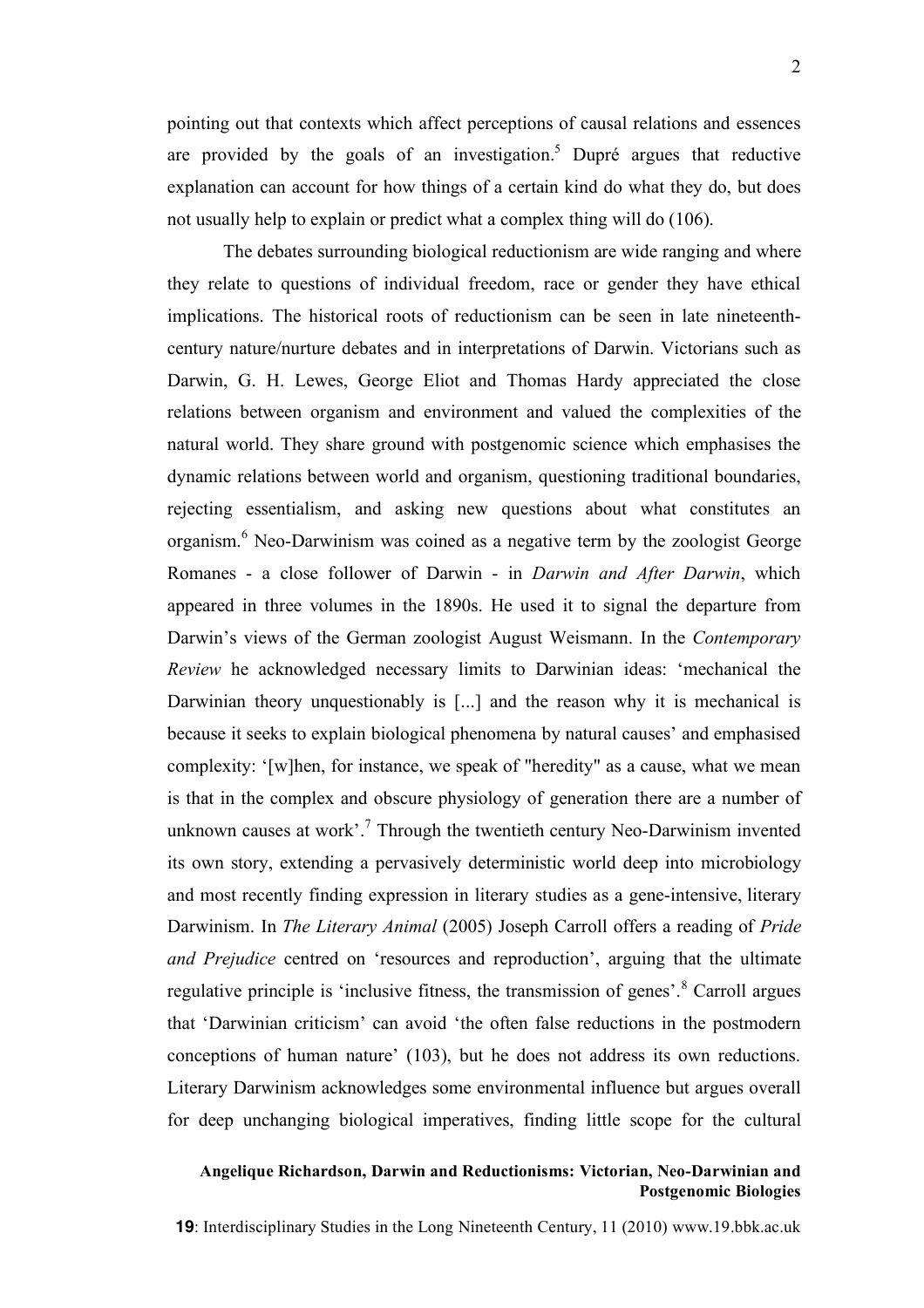specificity of roles, and claiming that literary theory fails to take account of elemental biological motives and governing principles.<sup>9</sup> It counters approaches over the last three decades that explore what Gillian Beer has called the 'two-way' traffic between science and literature. <sup>10</sup> In *Darwin's Plots* Beer argues that 'discourse can never be expunged from scientific *enquiry*<sup>'</sup>,<sup>11</sup> but for the Neo-Darwinians discourse and representation are subordinated to genes, narratives are underpinned by reproductive drives. In his foreword to *The Literary Animal* the biologist E. O. Wilson refers to 'the dictates of our genes' (25) and argues that narrative is deterministic, a cultural expression of the genetic.

The mid Victorians were able to avoid opposition between environment and biology. Lewes remarked in 'Mr Darwin's Hypothesis' in 1868 that 'by "conditions" we are not to understand geographical or climatal influences simply, or even mainly; but the whole group of conditions, external and internal, physical, organic, and social, which determine the result.<sup>12</sup> This sense of complexity is at odds with post-Weismann and early eugenist views as well as with more recent neo-Darwinian ideas. Awareness of complexity could, however, co-exist with reductive approaches that fitted the new institutionalised contexts; these approaches did not deny the impact of the environment but sought to exclude it in experimentation. The emphasis in postgenomic science on complexity and on a synthesis of nature and nurture is part of a wider resistance, perhaps, to anxieties that the human genome project would reduce life to a series of coding sequences, and to concerns over the potential of genetics for control.<sup>13</sup> These ideas are not in themselves new: microbial genetics developed as an area of experimental research in the 1940s and 1950s, and opened up new ways of thinking about biology. William Hayes, a leader in the field, discovered transferable genetic elements between bacteria. In his classic text book *The Genetics of Bacteria and their Viruses* (1964) he wrote 'what is inherited is not the character itself but the potentiality to express it, and [...] this potentiality may be profoundly affected by the environment to which the organism is exposed.<sup>14</sup> The dynamic relations between organism and environment are now receiving new emphasis in postgenomic biology.

Neo-Darwinism reduces evolutionary development and culture to biological and deterministic principles, but somewhat paradoxically it is an idea that is now

# **Angelique Richardson, Darwin and Reductionisms: Victorian, Neo-Darwinian and Postgenomic Biologies**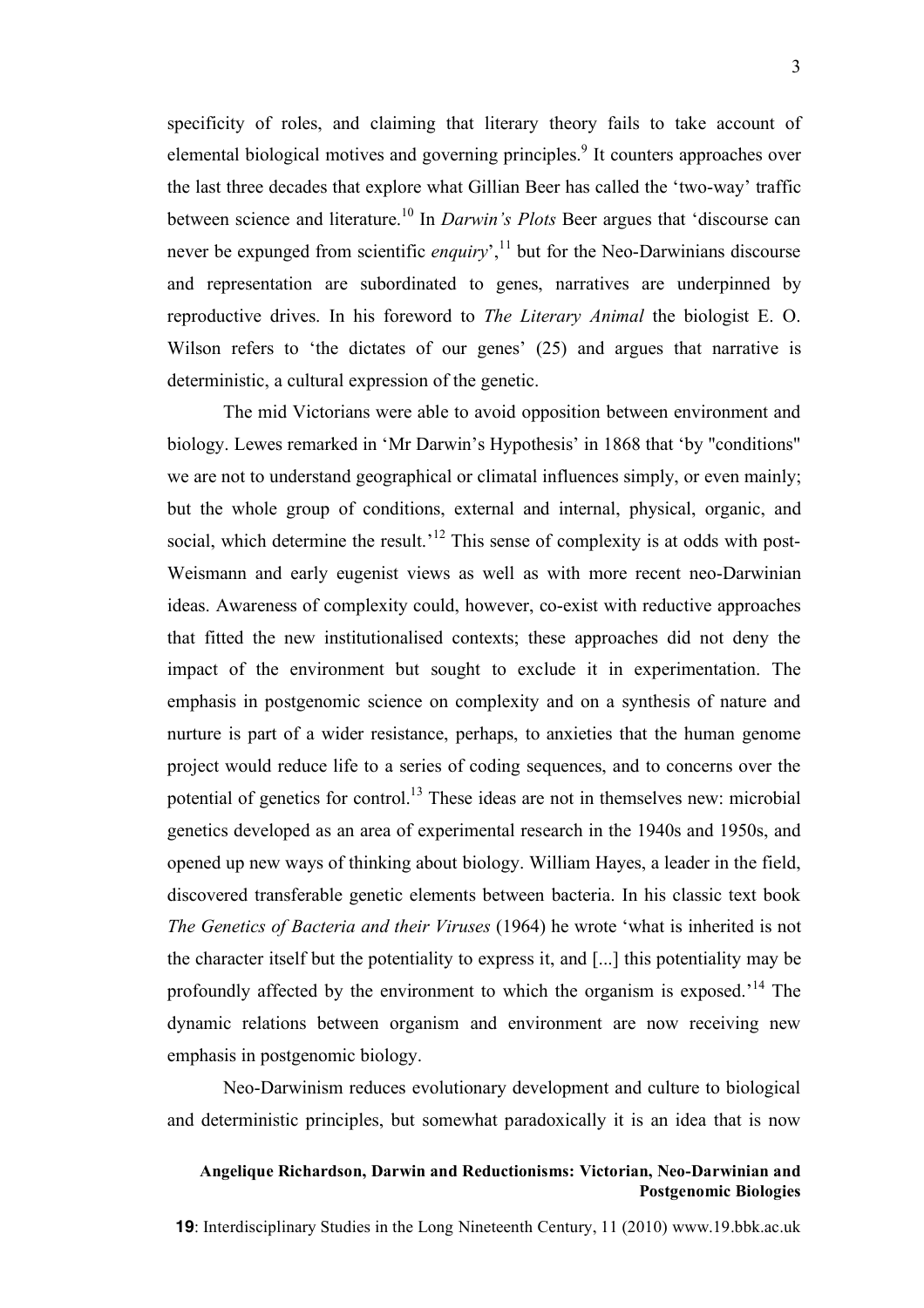more prevalent in literary studies. Molecular biology has become less reductionist with the new methodologies of systems biology.<sup>15</sup> And while evolutionary biology has moved beyond Darwin, the more complex aspects of Darwinian thought which emphasise interdependence are paralleled in postgenomic thinking.<sup>16</sup>

Recent historical and literary scholarship focuses on the openness and the progressive thought of the Victorian Darwin, but highlights too the diversity and contrariety of Darwinian ideas. David Amigoni, Gillian Beer, Janet Browne, Adrian Desmond, Thomas Dixon, George Levine and James Moore together give us a scientist who is scientific and sympathetic, who wonders at difference, and opposes slavery, who thinks, in Gillian Beer's phrase, in the third edition of *Darwin's Plots* (2009, 242), about 'the consciousness of others' across all forms of organic life. Darwin offers new ways of thinking about scale, about chance, about intimate interrelatedness. He provides models for observing the natural world, giving us narratives of growth and profusion, of thinking about *telos*, and progress.

But the Darwin celebrations of 2009 were, overall, less historically engaged. Steven Shapin observes that the events, focused on Darwin and his perceived present implications, marginalised the historical, taking Darwin out of his intellectual and social context and reinforcing myths. <sup>17</sup> Perhaps a focus - however non-reductive - on one scientist risks reductive effects, tending to reinforce single explanations and detracting from wider social and cultural influences. Of recent biographies, Janet Browne's *Charles Darwin: Voyaging* (1995) and *Charles Darwin: The Power of Place* (2002) go furthest in detailing the world in which Darwin was writing, providing a complex account of his life and work by focusing on friendship, family, and social networks as scientific arenas, and the Cambridge Darwin Correspondence Project offers invaluable insight into these networks.

# I

## **Ouestions**

The *Origin of Species* is expansive and unsettling. Birds sing in the bushes of an entangled bank, insects flit about, and worms crawl through the damp earth. 'It is interesting', Darwin writes, with both measure and wonder, that 'these elaborately

# **Angelique Richardson, Darwin and Reductionisms: Victorian, Neo-Darwinian and Postgenomic Biologies**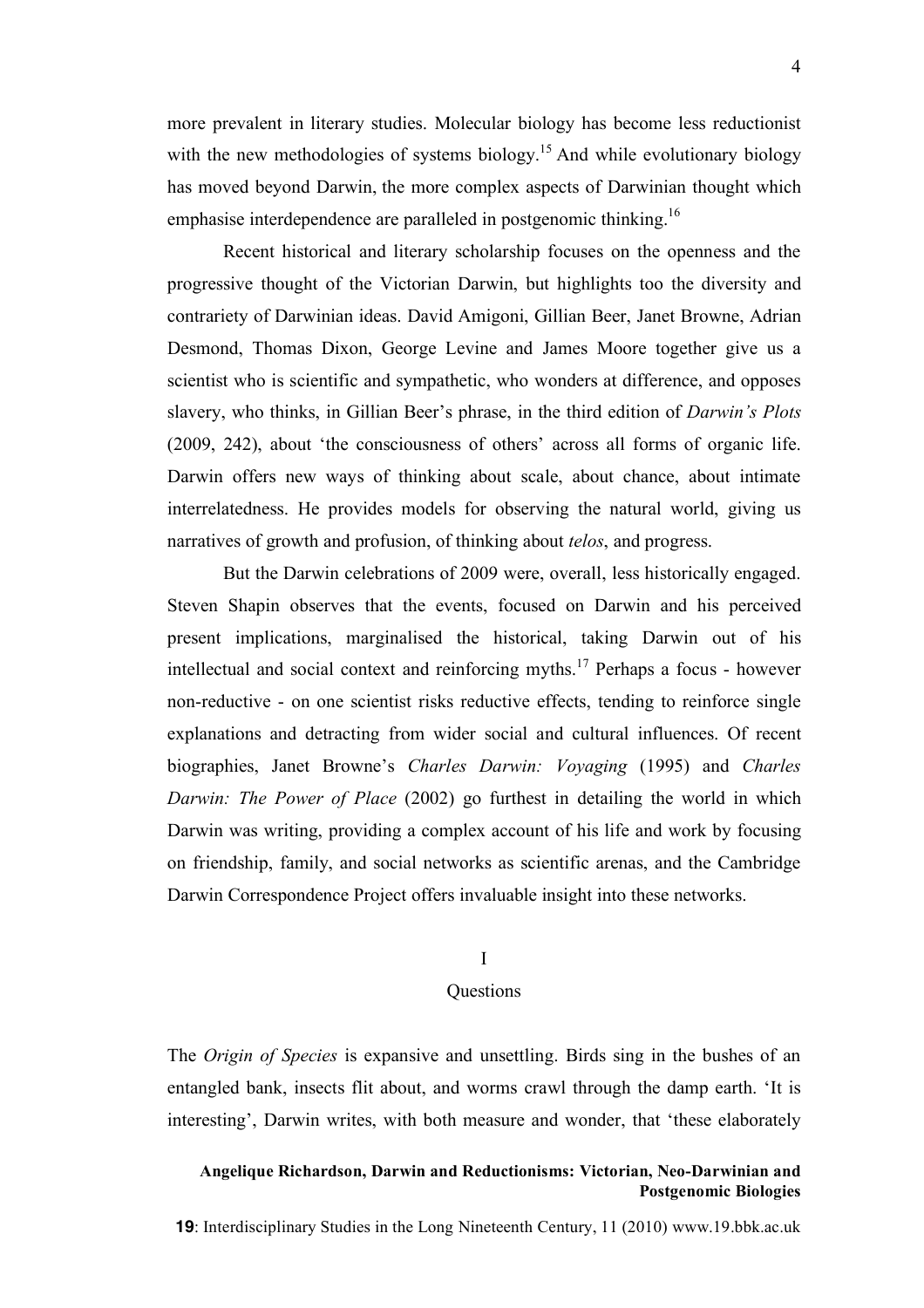constructed forms, so different from each other, and dependent on each other in so complex a manner, have all been produced by laws acting around us'.<sup>18</sup> Darwin gives as these laws:

Growth with Reproduction; Inheritance which is almost implied by reproduction; Variability from the indirect and direct action of the external conditions of life, and from use and disuse; a Ratio of Increase so high as to lead to a Struggle for Life, and as a consequence to Natural Selection, entailing Divergence of Character and the Extinction of lessimproved forms (489-90).

There is a stress on environment, on extrinsic causes. Inheritance is 'almost implied by reproduction', but nonetheless listed in its own right. The tentative distinction between the two reflects both an uncertainty but also an acknowledgement of its necessity. Inheritance was elusive. It didn't map entirely onto the process of reproduction.

Darwin's gaze was meticulous and scrutinising but for all its observation it was not without some of the biases of his contemporaries, accepting and working within conventional racial hierarchies. This drive to understand and explain everything might be seen as reductionist, at least methodologically, resonant at times with Casaubon's will to find the key to all mythologies in *Middlemarch*. But Darwin remained open and speculative, in contrast to the approach emerging in a developing, institutionalized, science. He introduced greater complexity into his work subsequent to the *Origin*, seeking explanations that did not depend on natural selection, and giving new attention to sexual selection which returns agency and choice to individuals acting in social groups. And the scrutinising gaze is tempered, countered, even, by a sense of wonder and eccentric curiosity which tends to disallow ideology. Earthworms at Down House were whistled at, the children played them music and Darwin shouted at them, to see if they could hear. Darwin records in his last publication: 'They were indifferent to shouts, if care was taken that the breath did not strike them. When placed on a table close to the keys of a piano, which was played as loudly as possible, they remained perfectly quiet.<sup>19</sup> Darwin's fascination with the world, with environment - with, in one instance, the 'experience of the plants in pots' <sup>20</sup> - continued. In *The Formation of Vegetable Mould* (1881) he remarked, 'It may be doubted whether there are many other animals which have

## **Angelique Richardson, Darwin and Reductionisms: Victorian, Neo-Darwinian and Postgenomic Biologies**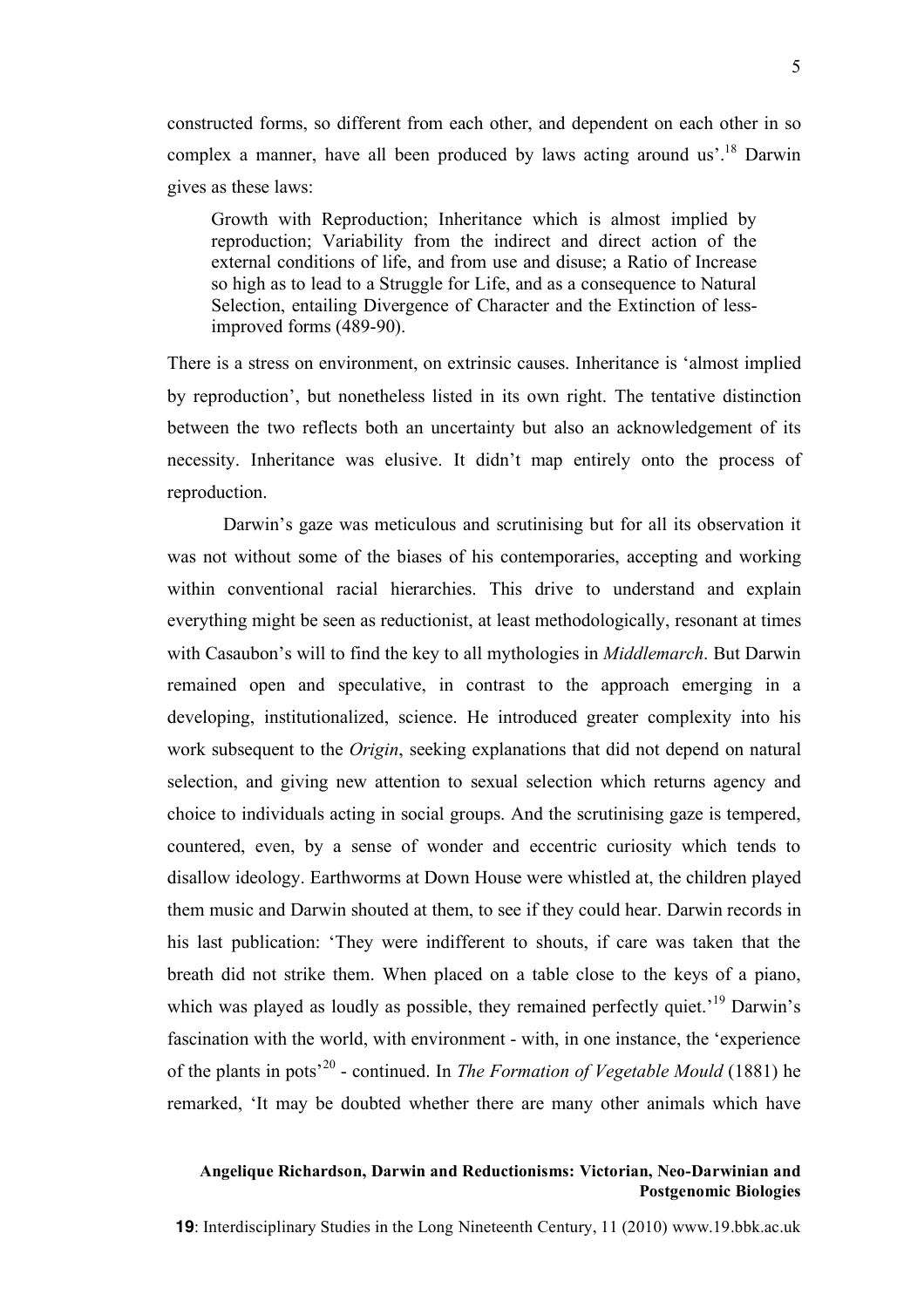played so important a part in the history of the world, as have these lowly organised creatures<sup>'.21</sup> The idea surprises, and recognises extensive relations between organism and environment.

Darwin asks questions, contemplates with interest, aware that the world will not yield itself fully for analysis. As complex life forms come into the world, he remarks, 'this planet has gone cycling on according to the fixed law of gravity' (*Origin*, 490); here, gravity is contrasted with the multitude of variables which lead to biological development. The world Darwin gives us is characterised by chance complexity.

## II

#### Responses

Darwin's work was taken in various and contradictory directions by his readers. Sir John Herschel, mathematician, astronomer, chemist and philosopher, referred to natural selection as the 'law of higgledy-piggledy'<sup>22</sup> and the Cambridge Professor of Geology Adam Sedgwick famously wrote to him: 'There is a moral or metaphysical part of nature as well as a physical [...] You have ignored this link; &, if I do not mistake your meaning, you have done your best in one or two pregnant cases to break it.'<sup>23</sup>

However, the Reverend and writer Charles Kingsley wrote to Darwin in the same month:

I have gradually learnt to see that it is just as noble a conception of Deity, to believe that he created primal forms capable of self development into all forms needful pro tempore & pro loco, as to believe that He required a fresh act of inter-vention to supply the lacunas  $w<sup>h</sup>$ . he himself had made. I question whether the former be not the loftier thought. $^{24}$ 

Reading the *Origin,* George Eliot wrote to Barbara Bodichon: 'to me the Development Theory and all other explanations of processes by which things came to be, produce a feeble impression compared with the mystery that lies under the processes',<sup>25</sup> and G. H. Lewes remarked two decades later:

Sentiment is shocked at the attempt to explain Nature on mechanical principles only, and is sustained by Common Sense, which sees other

# **Angelique Richardson, Darwin and Reductionisms: Victorian, Neo-Darwinian and Postgenomic Biologies**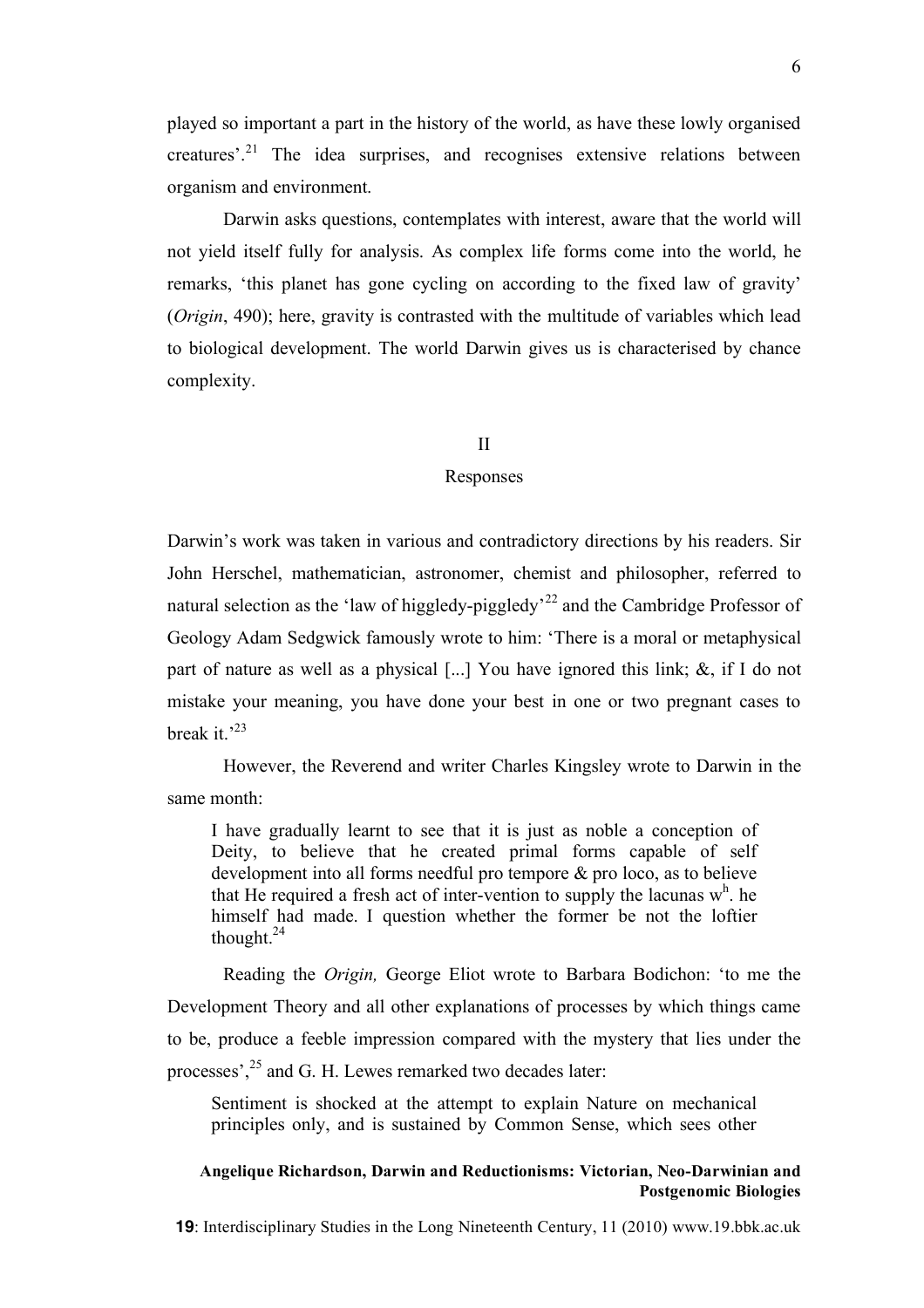facts besides facts of motion, and sees that Nature is not mechanical only. [...] When the moral impulse to cherish the weak and sickly is condemned because Nature (which is *not* moral) cherishes the strong and pitilessly destroys the weak, Common Sense protests, and the protest helps to intensify the popular distrust of Science.<sup>26</sup>

But, as Lewes noted, mechanistic thinking was neither exclusive to nor uniform in science: 'the wiser heads among men of science are equally alive to the mistakes of such applications' (413). In *The Descent of Man*, Darwin suggested it was both possible and desirable to improve the health of the nation through controlled breeding: 'excepting in the case of man himself, hardly any one is so ignorant as to allow his worst animals to breed', but he immediately countered this: 'Nor could we check our sympathy, if so urged by hard reason, without deterioration in the noblest part of our nature'. Sympathy, human nobility, stood in the way of reductionism. 27

The social implications of Darwin tended in various directions, pointing further to competing aspects in his work but also suggesting ways in which interpretation of his ideas, ranging from the ennobling to the mechanistic, can be contingent on beliefs and social and political values. His cousin Francis Galton developed the idea of eugenics for 'improving stock' in humans, arguing this was 'practical Darwinism', while for the exiled Russian biologist Peter Kropotkin Darwin's ideas led to mutual aid; co-operation throughout the plant and animal world. <sup>28</sup> Kropotkin's *Mutual Aid: A Factor of Evolution*, which collected his essays from the 1890s in the *Nineteenth Century*, appeared in 1902. In the early twentieth century hereditarians divided into biometricians and Mendelians. The Cambridge biologist William Bateson rapidly became the leading British Mendelian, coining the term 'genetics' which, he said in 1906, 'would sufficiently indicate that our labours are devoted to the elucidation of the phenomena of heredity and variation [...] after more or less undirected wanderings, we have thus a definite aim in view.<sup>29</sup> As historians and sociologists have noted, Bateson dismissed aspects of Darwinism, referring to 'the utilitarian view of the building up of Species' in his *Materials for the Study of Variation* (1894), which rejected the role of natural selection in producing variation.<sup>30</sup> He also opposed Weismann's theory. While the

# **Angelique Richardson, Darwin and Reductionisms: Victorian, Neo-Darwinian and Postgenomic Biologies**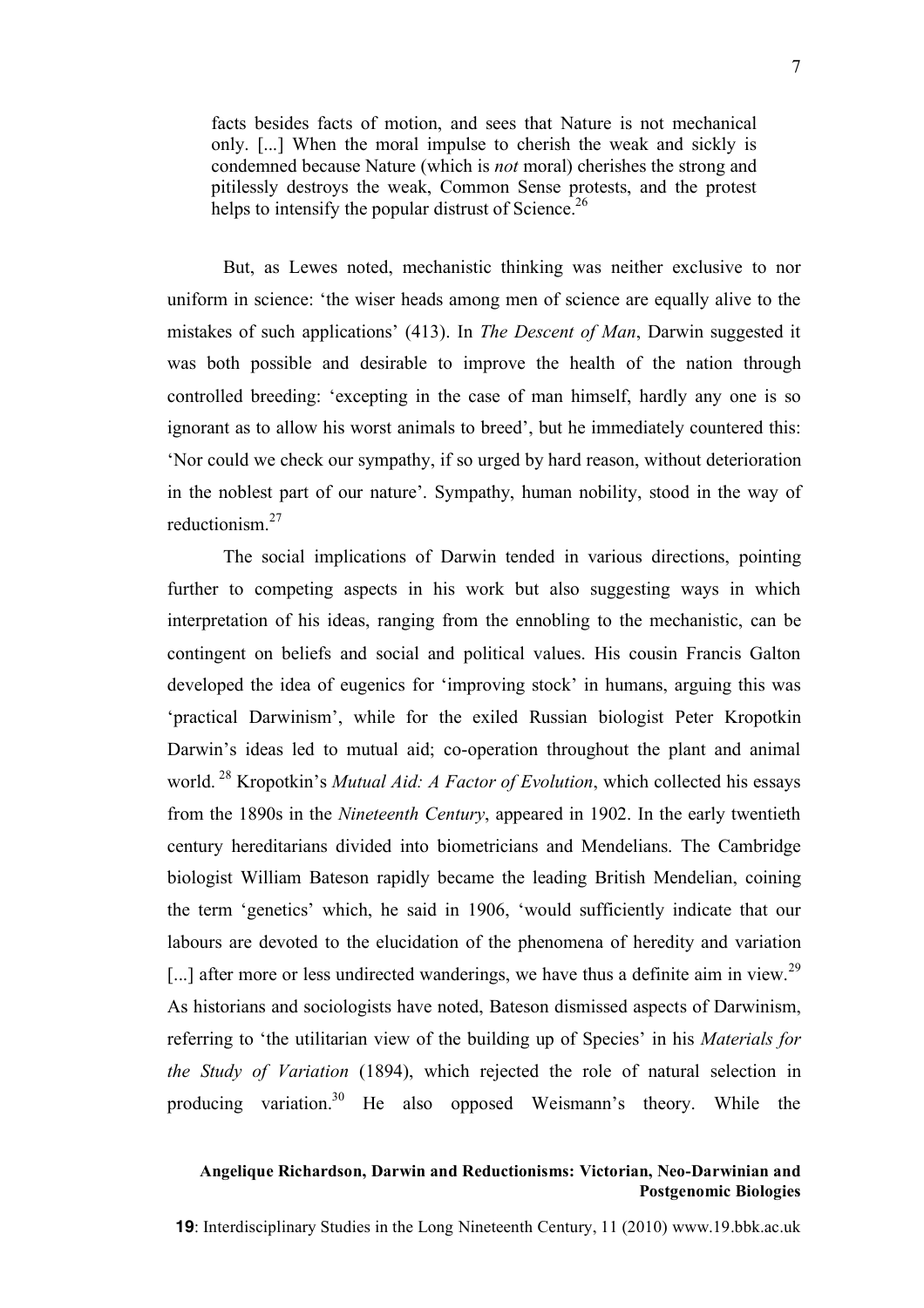biometricians, headed by Karl Pearson and W. F. R. Weldon, acknowledged that every individual is different and environment has to be taken into account, they dealt with the complexity thus identified by inventing the techniques of what became mathematical statistics. These, they claimed, would allow reliable predictions of the characteristics of populations of individuals and hence expert control of society and its members. Challenging reductionist statistical theories, Bateson deployed Mendelism to oppose this sort of scientism. $3<sup>1</sup>$  He disliked the narrowly middle-class values of the eugenics movement, and feared that its success might lead to the further success of utilitarian rationalisation and modernisation.<sup>32</sup>

### III

#### **Uncertainties**

In 1880 Darwin wrote a preface to a collection of essays on descent by the German zoologist August Weismann, flagging up uncertainty around questions of inheritance and environment:

Several distinguished naturalists maintain with much confidence that organic beings tend to vary and to rise in the scale, independently of the conditions to which they and their progenitors have been exposed; whilst others maintain that all variation is due to such exposure, though the manner in which the environment acts is as yet quite unknown. At the present time there is hardly any question in biology of more importance than this of the nature and causes of variability. (vi)

While Weismann's ideas lent themselves to a shift towards hard-line hereditarian thought, Weismann himself was aware that organisms were extremely complex and that their environment profoundly affected them and their capacity to survive. His thinking in relation to inheritance was structured by a reductive approach at a time when science was rapidly professionalising and specialising and thought was increasingly linked to occupational roles, situations and practices. Frank Turner notes that in the later nineteenth century the professionalising efforts of the young guard of scientists who championed the empirical method - relying on observation and experiment - and claimed it as 'the exclusive foundation for legitimate science' was led 'to undermine the intellectual legitimacy of alternative modes of scientific

# **Angelique Richardson, Darwin and Reductionisms: Victorian, Neo-Darwinian and Postgenomic Biologies**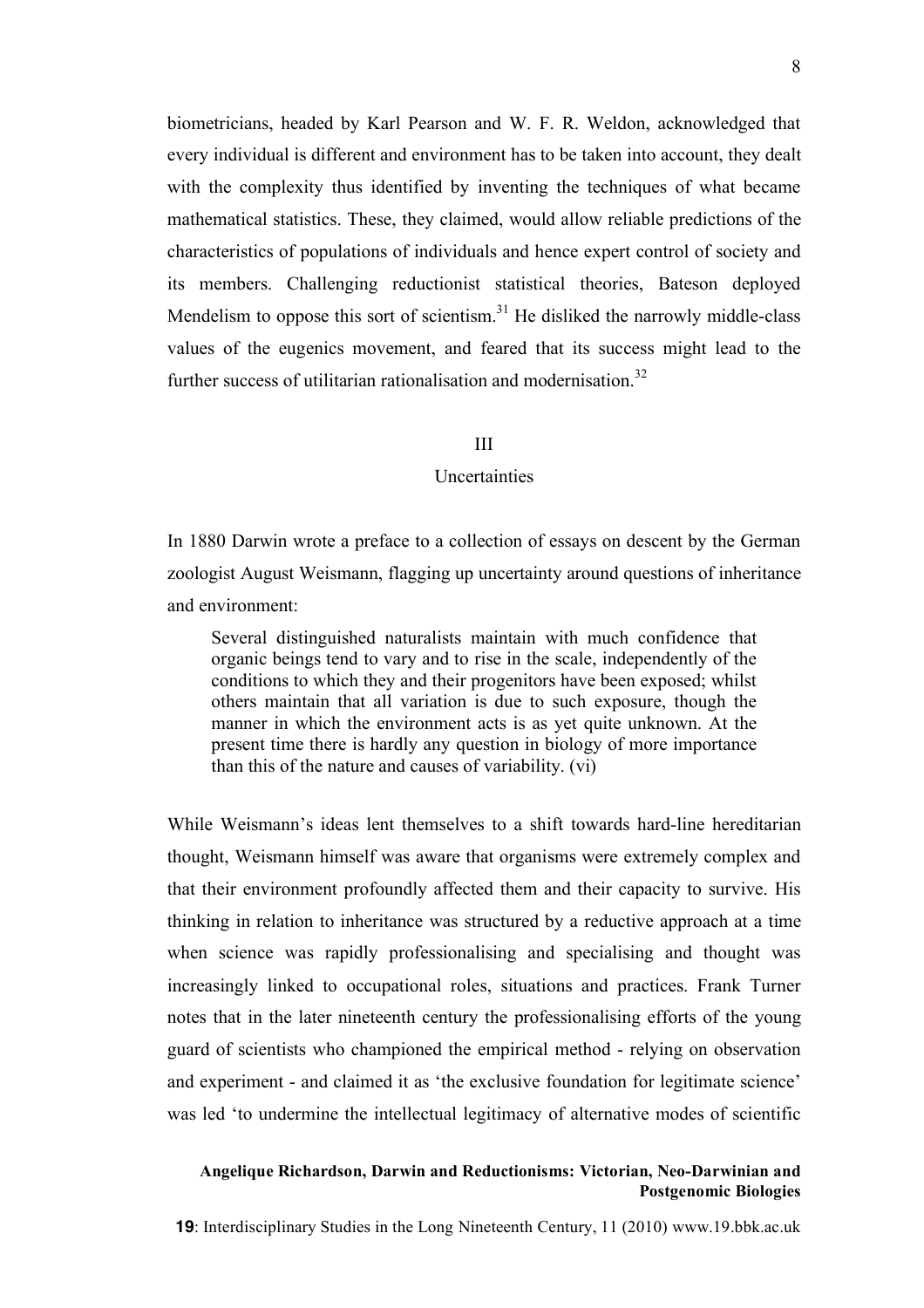thought and practice'.<sup>33</sup> It was in part under these new conditions that emphasis was refocused on the organism itself; specialisation would be likely to lead to partial sightedness. Sometimes, this was a partial sightedness that was fully aware of the wider picture, but questions were closed down by a newly professionalised context. The developing laboratory and new technologies of observation and experiment limited the questions and connections that can be investigated with precision.<sup>34</sup>

Awareness of complexity could co-exist with narrowed and reductionist thinking in the more limited purview of a new, strongly bounded professional context. Weismann wrote of heredity: 'The great complexity of the subject has alone rendered it hitherto insuperable' noting that 'we certainly have not reached the limits of attainable knowledge', and it was complexity that Darwin chose to focus on in his preface to Weismann's essays.<sup>35</sup> In his later essay 'Remarks on Certain Problems of the Day', Weismann pointed out that his thoughts on heredity were not final but were to serve 'as a starting-point for further thought' (II, 82). He drew an analogy between the question of heredity and 'certain anatomical and physiological problems, e.g., the structure and function of the human brain. Its structure - with so many millions of nerve-fibres and nerve-cells - is of such extraordinary complexity that we might well despair of ever completely understanding it' and argued that as knowledge here might be advanced by investigating the nervous systems in lower forms: 'we should not abandon the hope of arriving at a satisfactory knowledge of the processes of heredity, if we consider the simplest processes of the lower animals as well as the more complex processes met with in the higher forms' (71-2). This assumption that the simple might provide unproblematic insight into the complex tends to reductionist thinking.

Darwin, working independently at Down House, was able to stay with questions, remarking in the *Origin*: 'The laws governing inheritance are quite unknown; no one can say why the same peculiarity in different individuals of the same species, and in individuals of different species, is sometimes inherited and sometimes not' (13). Professions of uncertainty would similarly abound in *The Effects of Cross- and Self-Fertilisation in the Vegetable Kingdom* (1876)*,* Darwin's meticulous write-up of eleven years of detailed research through experimentation. The cause of variation is both vital and elusive. The *Origin*, G. H. Lewes remarked,

# **Angelique Richardson, Darwin and Reductionisms: Victorian, Neo-Darwinian and Postgenomic Biologies**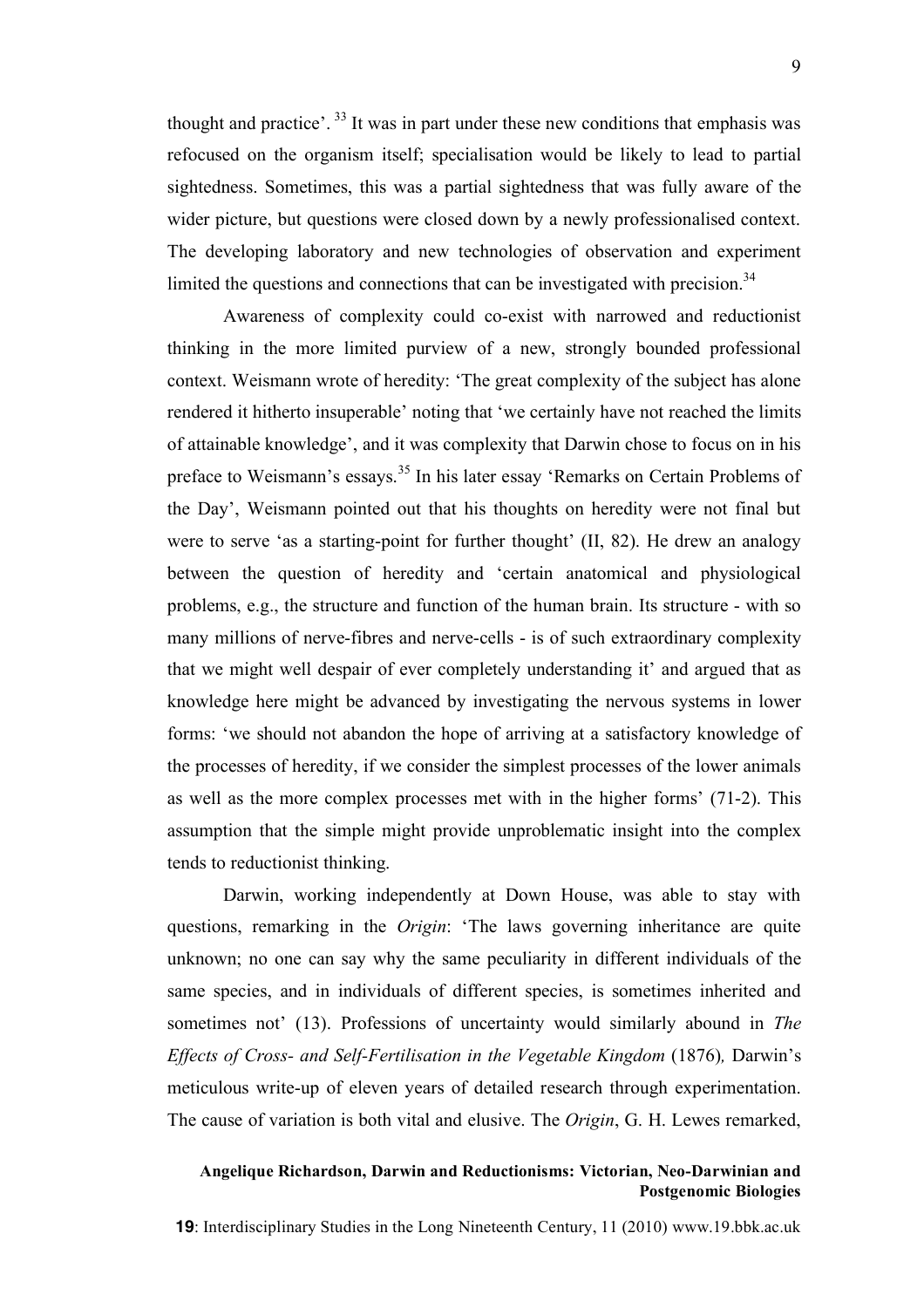was 'the product of an immense series of tentative gropings [...] the product of longcontinued though baffled research'.<sup>36</sup> Laws of heredity perplex George Eliot's Mr Tulliver in *The Mill on the Floss*: 'a pleasant sort o' soft woman may go on breeding you stupid lads and 'cute wenches, till it's as if the world was turned topsy-turvy. It's an uncommon puzzlin' thing'.<sup>37</sup> The suggestion that somehow heredity ought to be more straightforward seems here suspect, almost nonsensical.

### IV

### Organism and Environment

Darwin's science had greater affinity with the Victorian novelist, both in terms of method and ethos, than with a late nineteenth-century German laboratory researcher such as Weismann. In 1853, in his exposition of Comte, who he held to be 'the greatest thinker of modern times', Lewes wrote

if Bichat had only steadily considered the indispensable *co-operation* of the medium (or surrounding circumstances in which an organization is placed) *with* the organization itself [...] he would have seen that so far from organic bodies being independent of external circumstances they became more and more dependent on them as their organization becomes higher.<sup>38</sup>

He defined medium as 'the whole of the surrounding circumstances necessary to the existence of the organism'. Eliot, turning over questions of inheritance and environment, shared this sense of the integral relationship between organism and environment. In 'The Natural History of German Life', her review of the first two parts of W. H. Riehl's *Naturgeschichte des Volkes* in the *Westminster Review*, she emphasises the reciprocal relations between character and environment and their centrality to development:

The external conditions which society has inherited from the past are but the manifestation of inherited internal conditions in the human beings who compose it; the internal conditions and the external are related to each other as the organism and its medium, and development can take place only by the gradual consentaneous development of both.<sup>39</sup>

The emphasis on agreement, on mutual consent between organism and environment, as though both are entities with choice and agency, is striking. The model is one of dynamic interaction: the biological and the historical inscribe each

# **Angelique Richardson, Darwin and Reductionisms: Victorian, Neo-Darwinian and Postgenomic Biologies**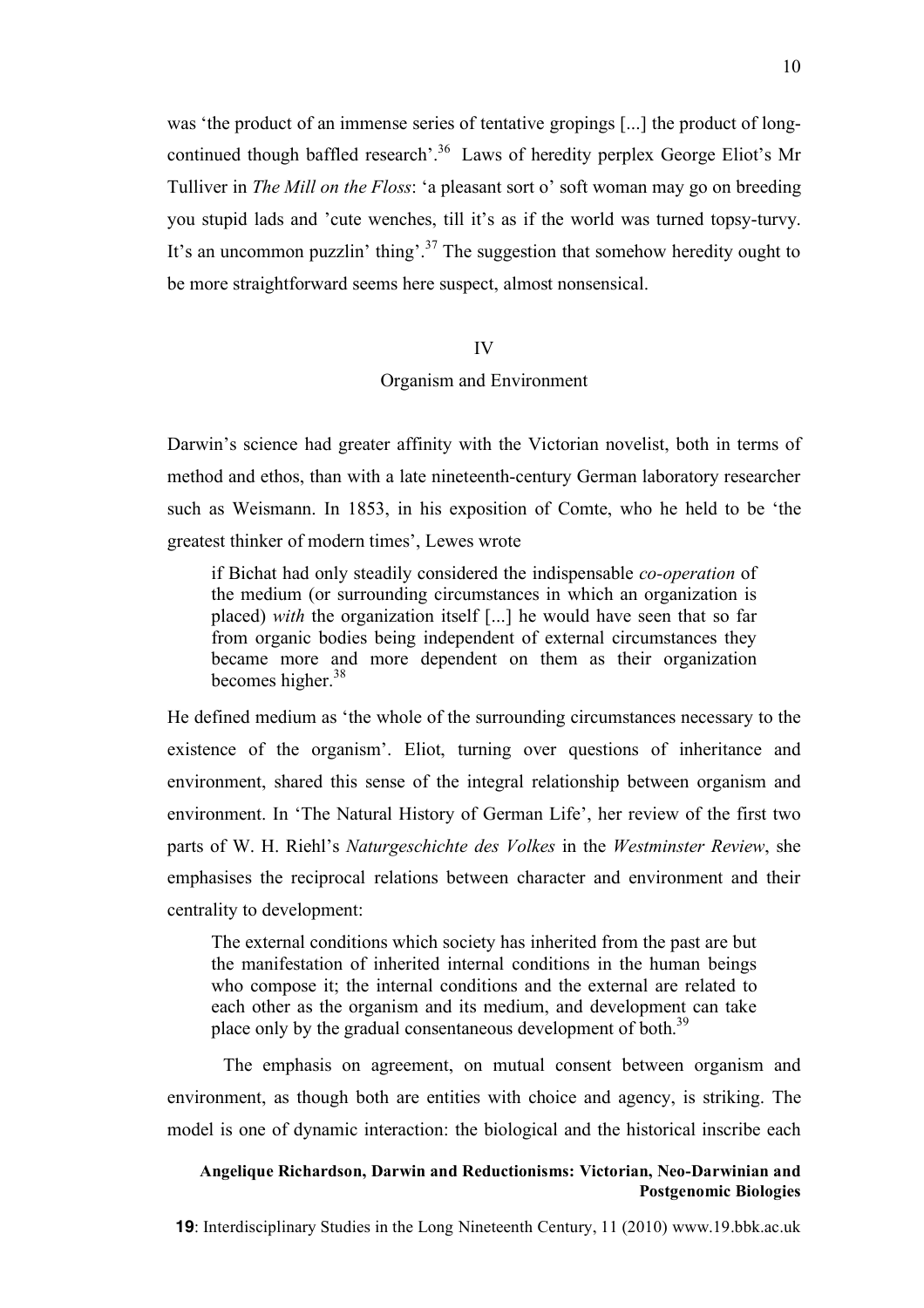other. This, Eliot argued, was '*incarnate history*' (127, emphasis in original). Here was a manifesto against reductionism, for the historian, the scientist, and, implicitly, the novelist. Eliot emphasised that any study of 'the natural history of our social classes, especially of the small shopkeepers, artisans, and peasantry' would have to take into account their entire environment, including their relations with each other. In referring not simply to history but to natural history, she brings the present, in the form of interdependent living systems, to the past. Natural history was concerned with the whole organism, and its relation to its environment, as biology was not necessarily. Eliot describes a complex welter of relations and influences that resonates with Darwin: 'local conditions, their maxims and habits, the points of view from which they regard their religious teachers [...] the interaction of the various classes on each other, and what are the tendencies in their position towards disintegration or towards development' (112). Disintegration and development are at once biological and social terms. Eliot advances a form of development that is both natural and historical.

The questions Lewes and Eliot were turning over in the 1850s find expression in Eliot's fiction. *Middlemarch*, a sustained study of organisms in their social medium, presents us with a twenty-seven-year-old Lydgate who is determined to provide the next sequence to Bichat's work in pursuing a knowledge of living structure. Lewes saw Bichat as too exclusively focused on the organism, and Lydgate determines to go more deeply into the structure of tissue, wrongly thinking that he can shut out environment at will, doing 'good small work for Middlemarch, and great work for the world'; he is bounded by a desire to 'contribute towards enlarging the scientific, rational basis of his profession' but his science cannot proceed independently of his social environment.<sup>40</sup>

Cusped between his nature and his environment, Lydgate's career at this point is a 'fine subject for a betting' (140). The moment encapsulates a process central to novel writing. Possibility is unfixed, free will, tendency and circumstance are in precarious balance. Lydgate has reached a starting point 'with all the possible thwartings and furtherings of circumstance, all the niceties of inward balance, by which a man swims and makes his point or else is carried headlong' (140). In the prelude Eliot suggests an analogy between human history and science through the

# **Angelique Richardson, Darwin and Reductionisms: Victorian, Neo-Darwinian and Postgenomic Biologies**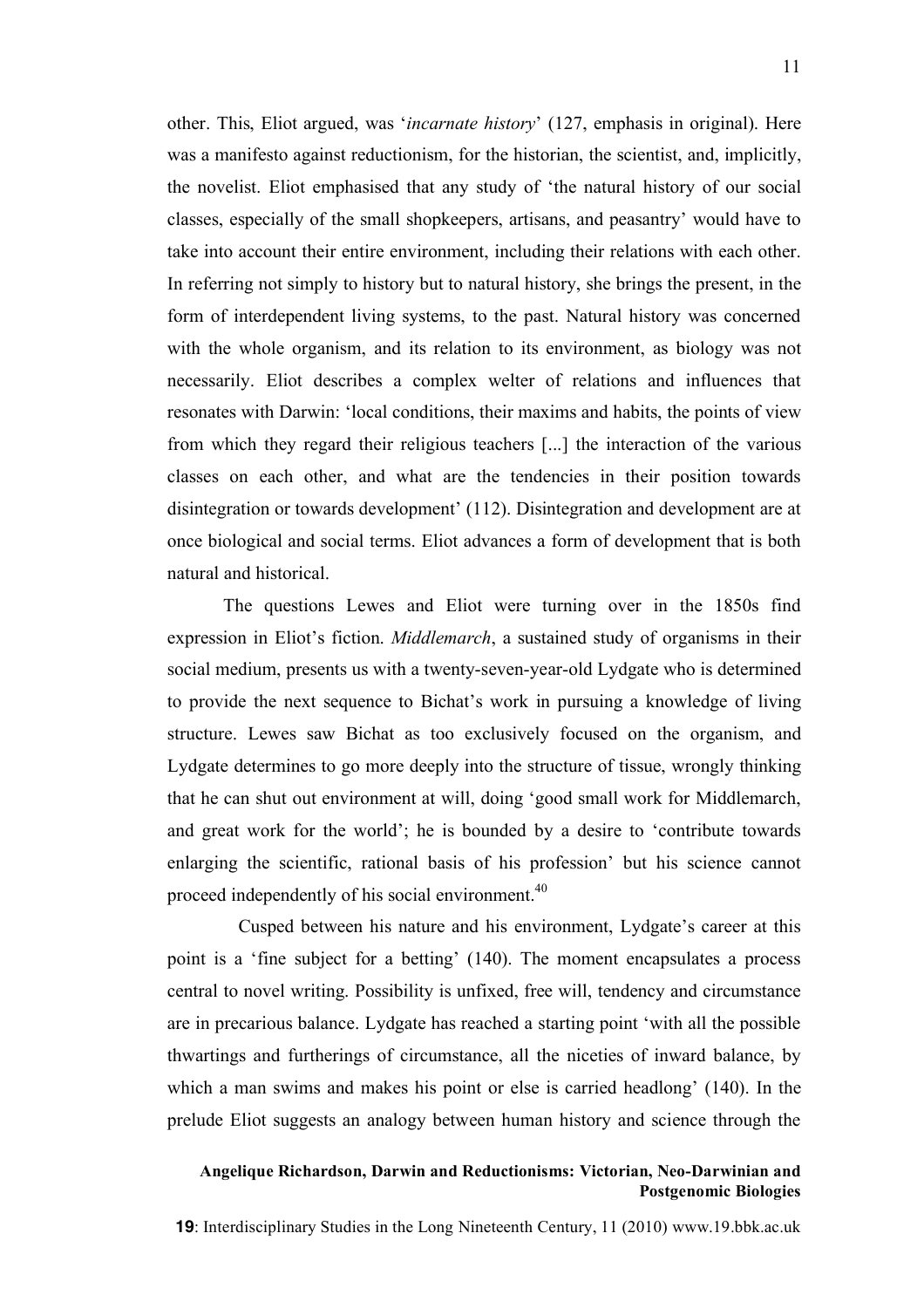terms 'mixture' and 'experiment', referring to 'the history of man, and how the mysterious mixture behaves under the varying experiments of Time' (3). Character is a 'mysterious mixture', fluid, unpredictable, but on the other hand Lydgate is marked, mottled by 'spots of commonness' somewhere between nature and nurture (141). He walks, Eliot tells us, 'by hereditary habit' (327). The phrase is significant, undercutting the sense of a determining heredity. Eliot had referred in the *Mill on the Floss* to 'hereditary custom' (272). Habits are not hereditary in the sense of being inevitable, but are somehow learned: they are ultimately chosen rather than given and may be thrown off. <sup>41</sup> For Eliot, character can be delible. Character, she emphasises in *Middlemarch*, is not fixed. '"My dear Mrs. Casaubon" said Mr. Farebrother, smiling gently at her ardour, "character is not cut in marble—it is not something solid and unalterable. It is something living and changing" (692). Eliot was familiar with Bain's associationist ideas, in which repeated activities left pathways through the mind so that character was to an extent formed physiologically, but her fiction advances a more fluid conception of character, in dynamic relation to its social medium, with habit as educable, at least as much as hereditary.<sup>42</sup>

The capacity to transform habit was under scrutiny at this time. In the same year as the *Origin*, Samuel Smiles' *Self-Help* (which had originated as a series of lectures to the Leeds Mutual Improvement Society in 1845) appeared. In one of these lectures Smiles had declared: 'it is alleged that education would give [the working classes] aspirations to rise above their present position, and might endanger institutions now established among us, and held to be "glorious". Welcome to all such aspirations!<sup>43</sup> The work emphasised the capacity for autonomy and selfdevelopment, going against fixed hereditarian ideas of social hierarchy: 'it may be observed how greatly the character may be strengthened and supported by the cultivation of good habits'. <sup>44</sup> In *Self-Help* Smiles quoted Joseph Butler: '"As habits belonging to the body," he says, "are produced by external acts, so habits of the mind are produced by the execution of inward practical purposes."<sup>45</sup>

These were questions with which John Stuart Mill was engaged. In his *Autobiography* (1873) he wrote:

# **Angelique Richardson, Darwin and Reductionisms: Victorian, Neo-Darwinian and Postgenomic Biologies**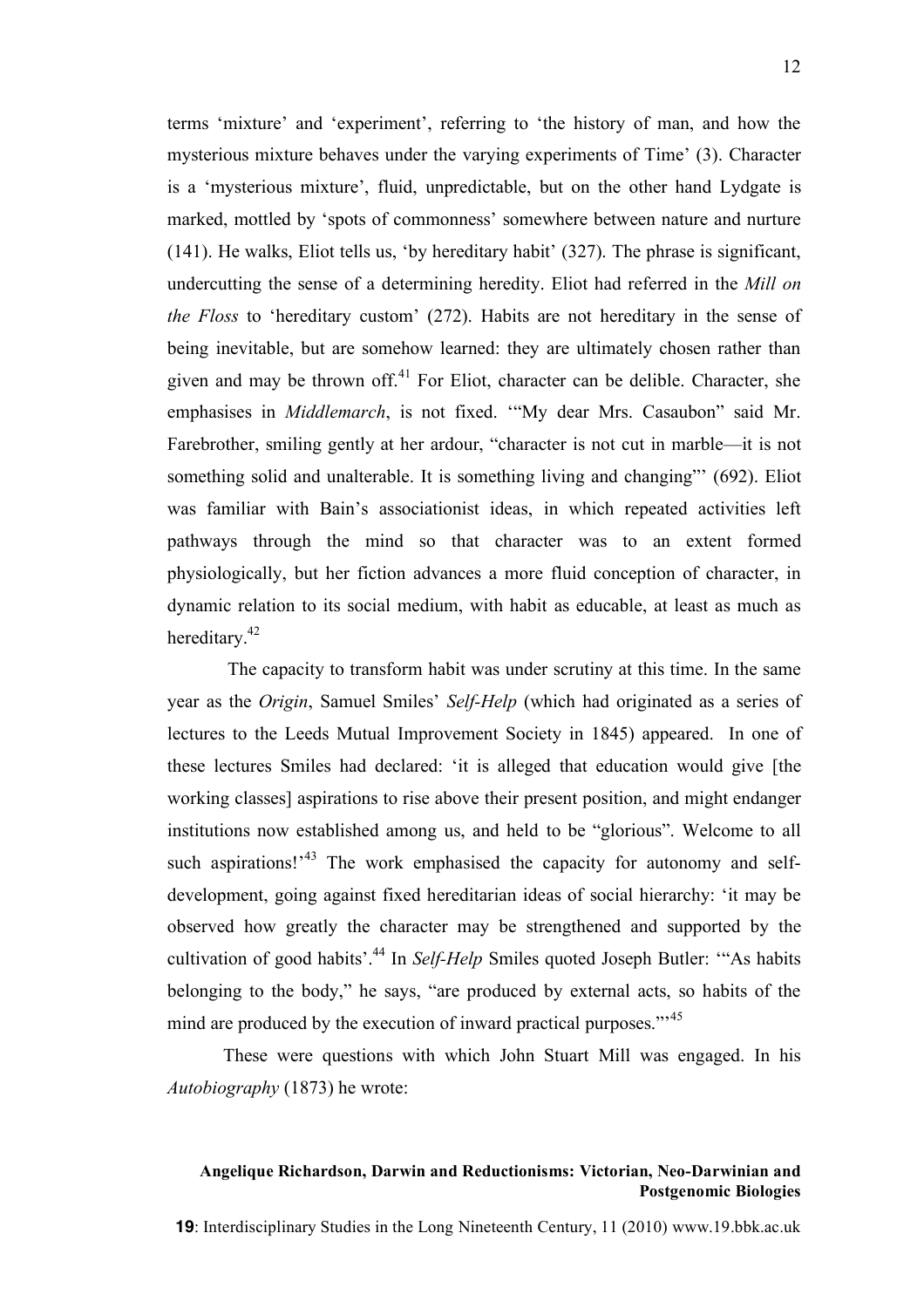In particular, I have long felt that the prevailing tendency to regard all the marked distinctions of human character as innate, and in the main indelible, and to ignore the irresistible proofs that by far the greater part of those differences, whether between individuals, races, or sexes, are such as not only might but naturally would be produced by differences in circumstances, is one of the chief hindrances to the rational treatment of great social questions and one of the greatest stumbling blocks to human improvement. 46

It was, he thought, a tendency 'so agreeable to human indolence, as well as to conservative interests generally', that it would need to be attacked 'at the very root' (184).

### V

### Relations between the sciences

Eliot saw social science as comprising elements which corresponded to the 'grand and simple generalizations' of 'mathematics and physics' but noted that it had other departments which, embracing 'the conditions of social life in all their complexity [...] may be called its Biology carrying us on to innumerable special phenomena which outlie the sphere of science, and belong to Natural History' ('Natural History', 130). Figured in this way, resisting reductive specialisations, biology allowed for observation and particularity, and a means for seeing the whole organism in its habitat. For Eliot, biology, with its affinity to natural history, is more than a science, and must be if it is to account for life:

And just as the most thorough acquaintance with physics, or chemistry, or general physiology will not enable you at once to establish the balance of life in your private vivarium, [...] so the most complete equipment of theory will not enable a statesman or a political and social reformer to adjust his measures wisely, in the absence of a special acquaintance with the section of society for which he legislates [...]. In other words, a wise social policy must be based not simply on abstract social science, but on the Natural History of social bodies. (130-1)

Here, Eliot suggests that no single science can apprehend society, each may offer some light, but it is natural history that is the most illuminating. She draws on Comte, but also diverges from him. Comte did not see the phenomena of biology as outlying the boundaries of science, arguing instead that they obeyed a law

# **Angelique Richardson, Darwin and Reductionisms: Victorian, Neo-Darwinian and Postgenomic Biologies**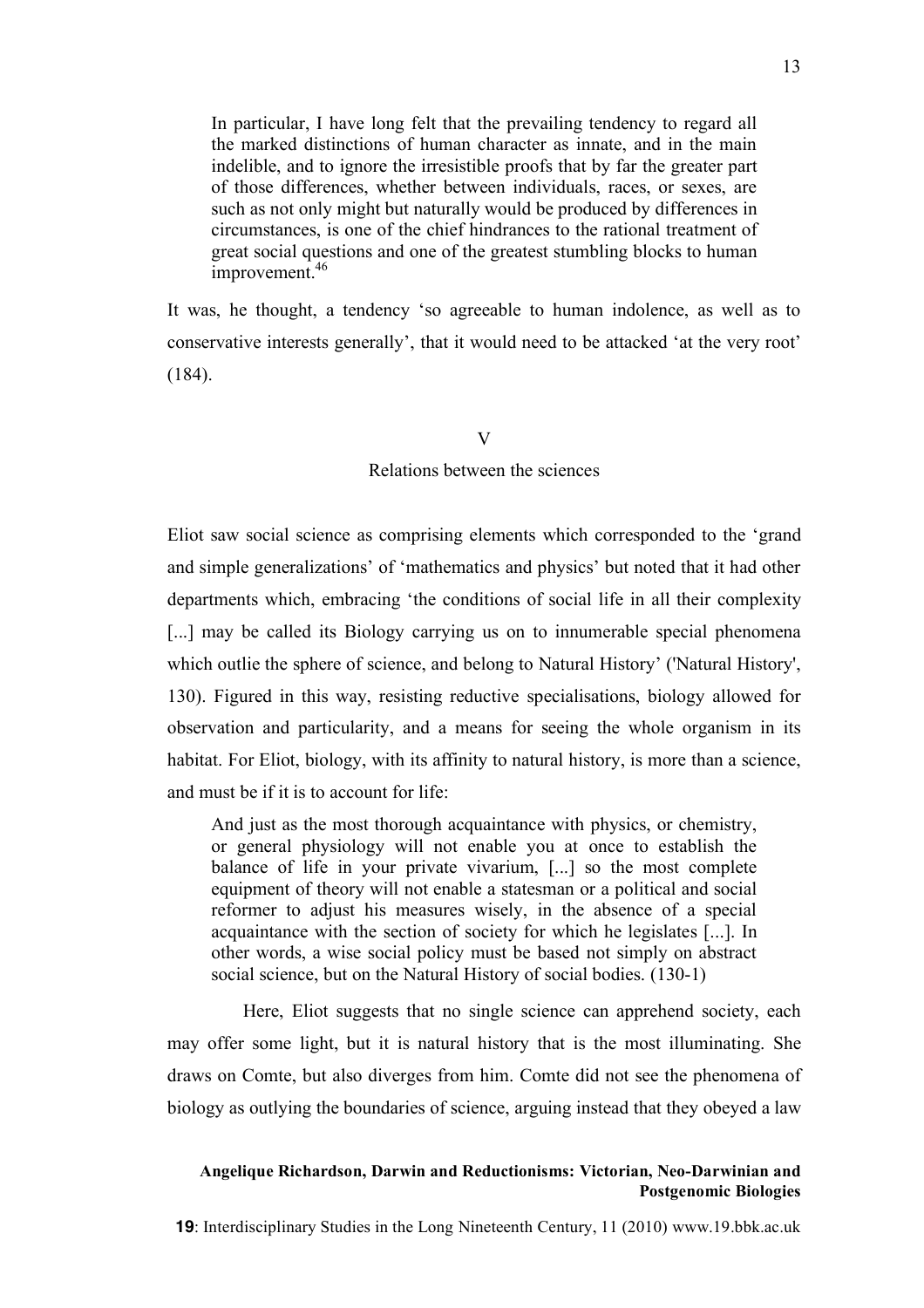of higher complexity.<sup>47</sup> Eliot resists Comte's hierarchy of the sciences which viewed social science as the most complex, following on from astronomy, physics, chemistry, and biology, instead taking social science outside science, and turns to natural history to open up a space for biology and social science that allows for indeterminacy.

Lewes is illuminating here. He wrote in his exposition of Comte that 'all phenomena of life [are] more complex than chemical or physical phenomenon, and hence less easily reduced to simple laws' (*Comte's Philosophy of the Sciences*, 164). He went on to quote Comte: 'if anyone will turn to the section on Organic Chemistry, and consider the arguments which force a repudiation of the encroachment of Chemistry into the proper domain of Biology, he will see how irresistibly they apply to this encroachment of Biology into Psychology' (211); each science was limited. In *Popular Science Monthly* he observed that each science 'is restricted to its own class of facts, none can legislate for others'.<sup>48</sup> Eliot was concerned to distinguish between the sciences, pointing also to their limitations: 'Biology embraces phenomena which are not explicable by Chemistry; and no biological generalization will enable us to predict the infinite specialities produced by the complexity of vital conditions' (130). The argument foreshadows Karl Popper's statement, as part of a wider critique of reductionism in his Medawar Lecture, 'A New Interpretation of Darwinism' (1986), that biochemistry is not reducible to chemistry.<sup>49</sup> The neurobiologist Steven Rose, in his challenge to reductionism, *Lifelines: Biology, Freedom, Determinism*, notes: 'whatever the case may be for the properties of physical and chemical systems, the nature of evolutionary and developmental processes in biology means that there is no such necessary primacy [of lower orders]' (93); 'every level of organization of the universe has its own meanings, which disappear at lower levels' (296). That which may appear intrinsic can usually be seen to have at least some extrinsic aspect. Rose argues that the new genetics has fuelled the reductionist argument of neurogenetic determinism which argues for a directly causal relationship between gene and behaviour - what has come to be seen as the 'genes for' idea<sup>50</sup> - and emphasises that 'living systems are by definition open ones'; 'a living organism cannot exist independently from its environment, with its constant interchange of energy and

# **Angelique Richardson, Darwin and Reductionisms: Victorian, Neo-Darwinian and Postgenomic Biologies**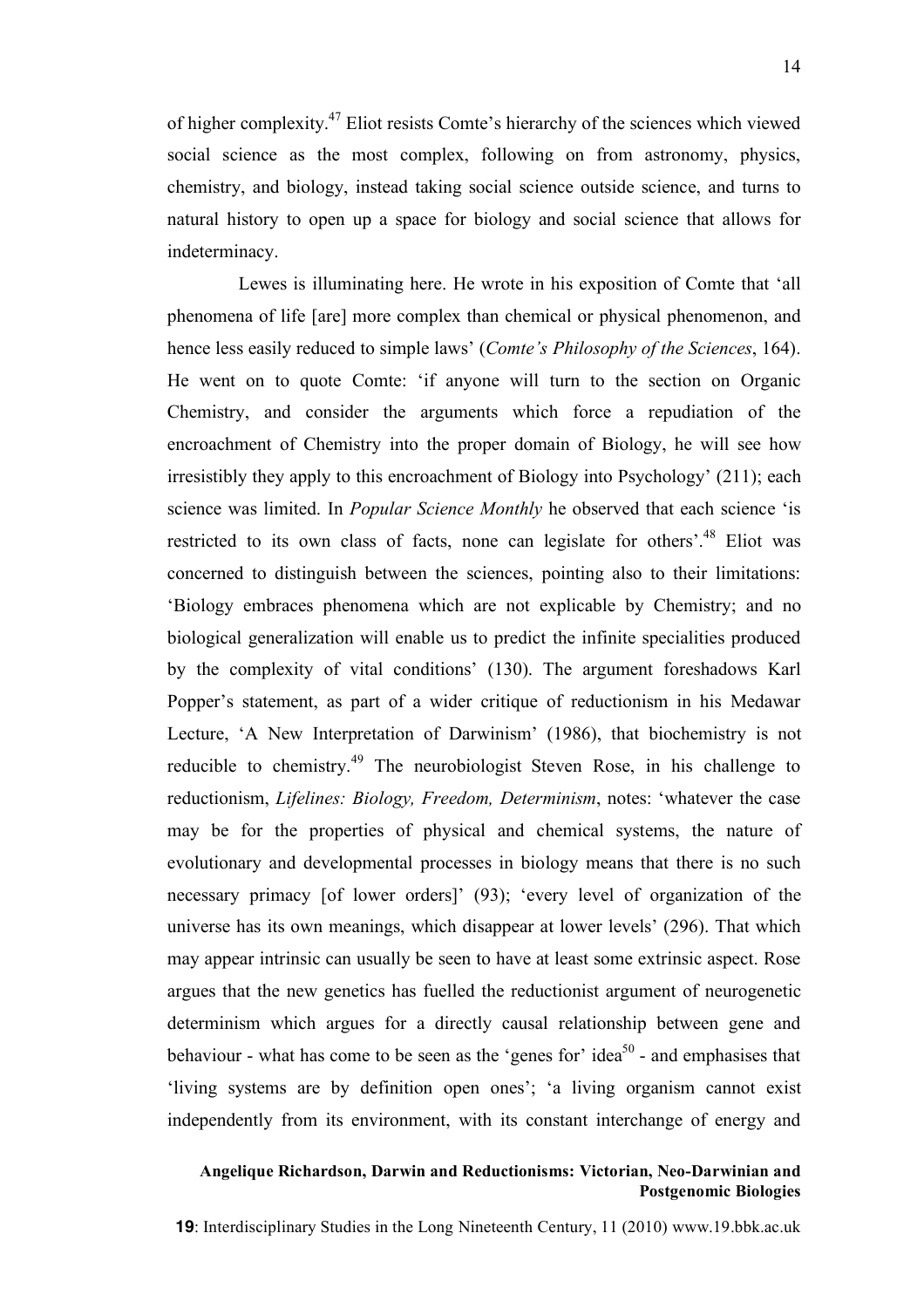information, threats and promises' (95).

The close-knittedness of organism and environment, of insides and outsides, is integral to the Victorian realist novel. Characters move in a bulky social milieu of events, gossip, stories, and other people, very few of which are immediately predictable. Only the author knows what is going to happen, and he or she can equally decide in favour of something else happening. If character were fixed and determined by biology most novels would be very short, indeed there would likely be no need for such environmental stimuli as novels. And characters that are impervious to circumstance, to others, to the world around them, do not make for page turners. Even Emile Zola's characters, seemingly in thrall to heredity, find themselves in relentless environments. Fiction at a formal level tends to present a challenge to the idea of character as biologically produced and determined, elaborately detailing conditions necessary to existence. As he prepared his novels for the Macmillan 1912 Wessex Edition, Hardy gave them a retrospective classification, designating the first and pre-eminent group, the 'novels of character and environment'. The earliest of the nine works grouped in this category was *Under the Greenwood Tree* (1872); it would be another three years before Darwin first used the term. He wrote in the second edition of *The Variation of Animals and Plants under Domestication* (1875) '[I]f it profited a plant to inhabit a humid instead of an arid station, a fitting change in its constitution might possibly result from the direct action of the environment.<sup>51</sup> In the first edition he had referred to a plant having to be 'modified so as to become fitted to inhabit' an altered station; this was now reformulated, with the environment gaining a more active role.<sup>52</sup> Herbert Spencer popularised the term, referring in his *Principles of Psychology* (1855) to 'the division of the environment into two halves, soil and air'.<sup>53</sup> The idea of environment entered biological discourse, having the precise meaning of influences which could act on and determine the development of an organism or character, and offered resistance to reductionist hereditarian explanations. All Hardy's novels explore to varying degrees the individual unfolding in, chafing against, thriving or wilting in their environment. Jude the Obscure is eventually overwhelmed by his, but Donald Farfrae effects changes in his, and thrives. *The Woodlanders*, rustling with trees, explores implicit and explicit analogies between humans and other life forms. Grace

# **Angelique Richardson, Darwin and Reductionisms: Victorian, Neo-Darwinian and Postgenomic Biologies**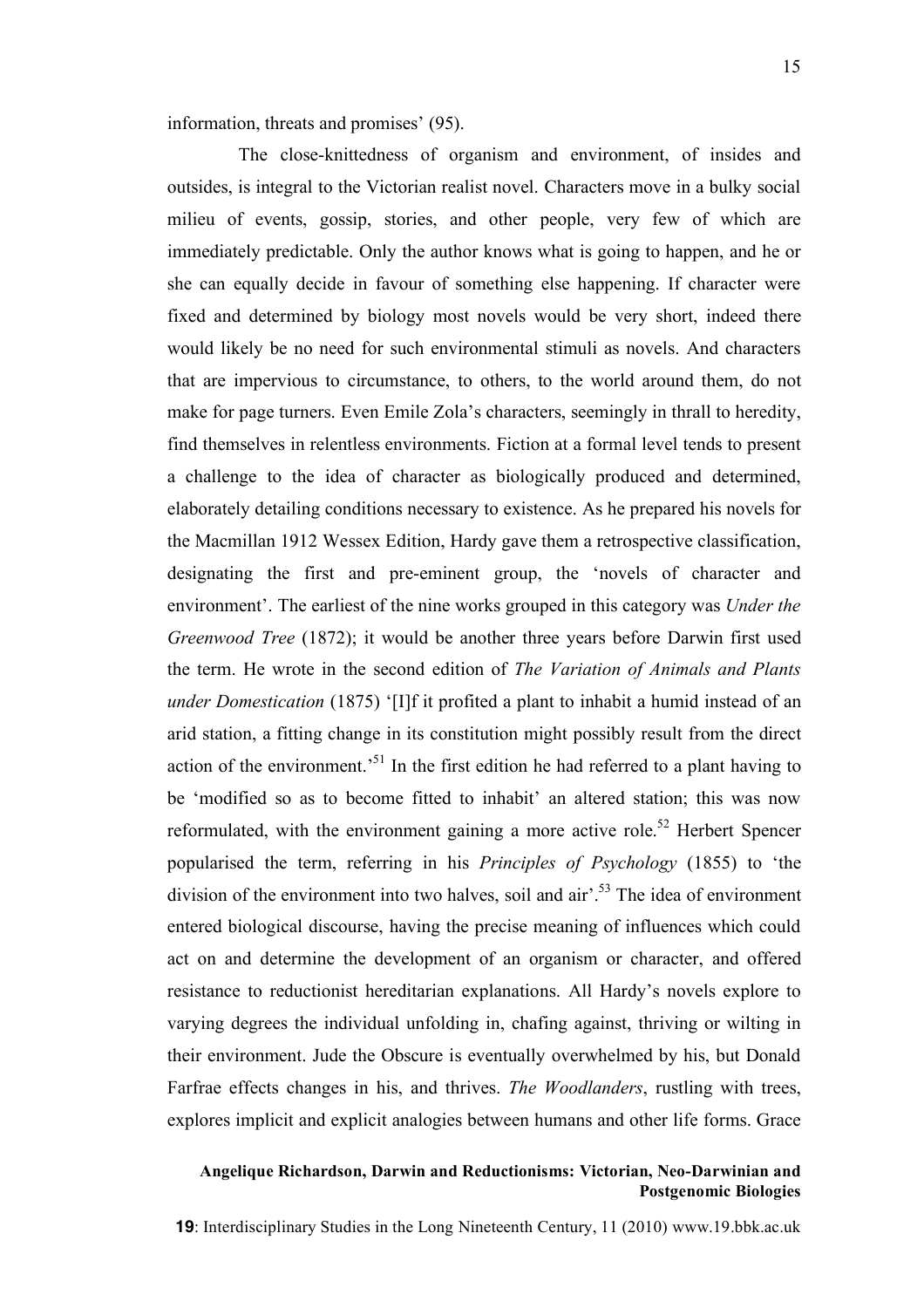Melbury, uprooted from her environment, loses something of herself. Hardy's novels of character and environment share the purview of all novels which explore the relation between character and world. In this way, the novelist and the Darwinian biologist share a common interest in external influences, including social relations, on the development of life.

#### VI

### Eclipse of the Environment

So how did we get from an enworlded sense of development to reductive neo-Darwinism - or what Steven Rose refers to as Ultra-Darwinism - the idea of the organism isolated from environment? Even the British zoologist Ray Lankester, in the profoundly deterministic *Degeneration: A Chapter in Darwinism* (1880), related his pessimistic model of development to environment: 'Degeneration may be defined as a gradual change of the structure in which the organism becomes adapted to less varied and less complex conditions of life [...] Any new set of conditions occurring to an animal which render its food and safety very easily attained, seem to lead as a rule to Degeneration'.<sup>54</sup> But in the 1880s, rising concern over urban poverty, degeneration, and imperial rivalries, drove changing perceptions of human nature. Heredity came to be seen as playing a more decisive part as increasingly troubling social questions were displaced onto the biological. A concomitant focus on the organism, divorced from environmental concerns, was privileged in a new professional context. Weismann dismissed the effects of Lamarckian use or disuse and the inheritance of any acquired characteristics, delivering a dramatic challenge to environmental influence. Lewes had remarked of Lamarck:

naturalists before his time had been wont to consider the Organism apart from the Medium in which it existed; he clearly saw that vital phenomena depended on the relation of the two; but in his hypothesis he sacrificed the one factor somewhat to the other; he paid too little regard to the Organism and its laws of development.<sup>55</sup>

Darwin increasingly made use of Lamarck's idea of acquired characteristics in successive issues of the *Origin*. Weismann's work veered in the other direction, providing a resolute argument in favour of nature over nurture, and suggesting a decisive break with past conceptions:

# **Angelique Richardson, Darwin and Reductionisms: Victorian, Neo-Darwinian and Postgenomic Biologies**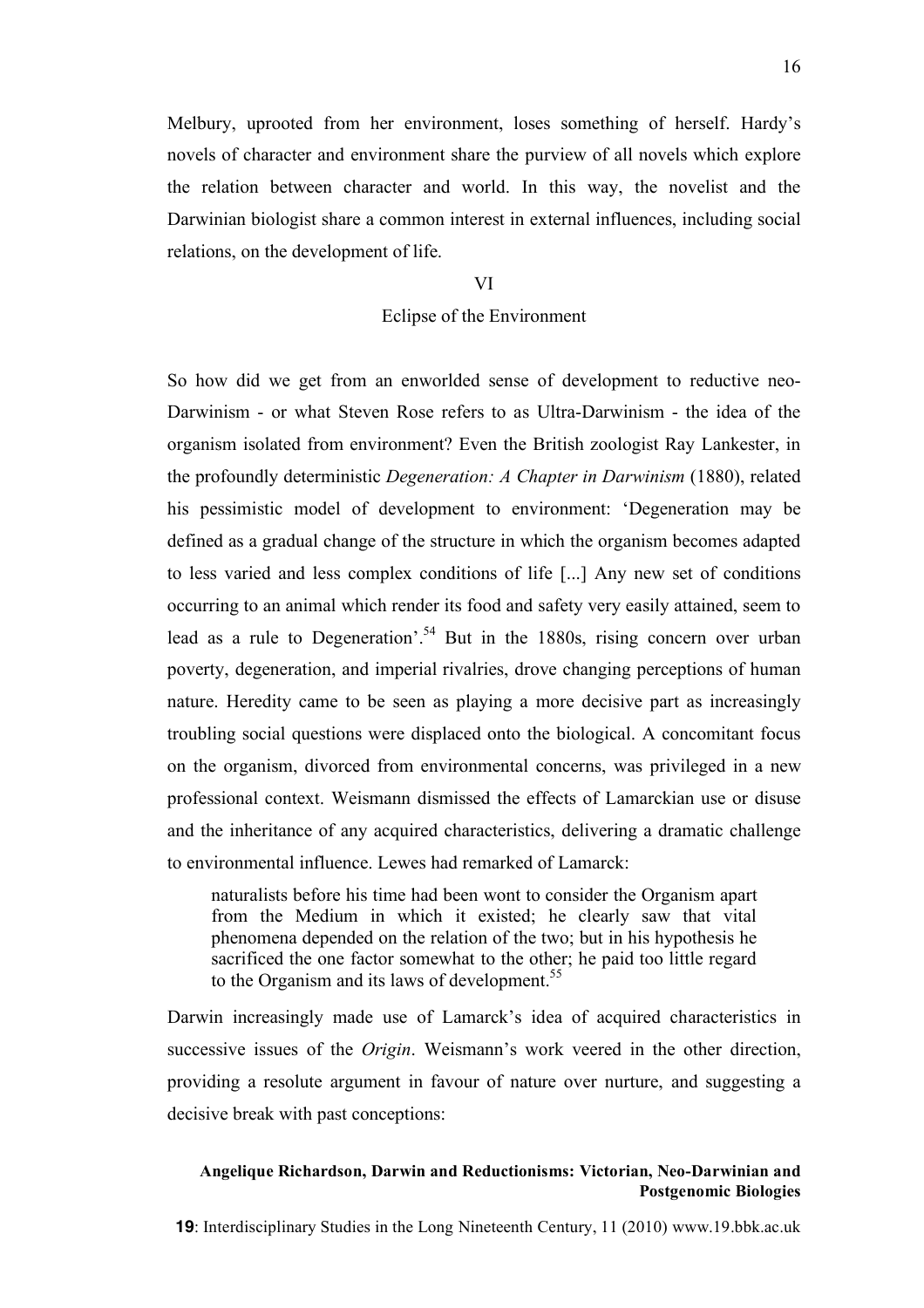the substance of the germ-cells [...] transfers its hereditary tendencies from generation to generation, at first unchanged, and always uninfluenced in any corresponding manner, by that which happens during the life of the individual which bears it [...] if these ideas [...] be correct, all our ideas upon the transformation of species require thorough modification, for the whole principle of evolution by means of exercise (use and disuse), as proposed by Lamarck, and accepted in some cases by Darwin, entirely collapses. 56

Germ-plasm – which bore the factors determining the transmission of characters – was apparently isolated from the body of the organism that carried it, and was transmitted unchanged from generation to generation. The matter which controlled heredity simply passed through the organism, without contributions from the somatic cells, and apparently impervious to environmental influence. Weismann declared, 'it is impossible to imagine any way in which the transmission of changes, produced by the direct action of external forces upon the somatic cells, can be brought about' (80). Organism and environment were cut off from each other. 'The germ-plasm is the essential part of the germ-cell, and determines the nature of the individual that arises from it' reported Grant Allen in the *Academy*. <sup>57</sup> The role of culture in this narrative of evolutionary development was redundant.

Conditions for the reception of Weismann's ideas were as favourable as they were for their production. Even Hardy records 'dipping into' them in  $1890$ <sup>58</sup>. There were other perspectives. Alfred Wallace, for example, developed the idea of cultural evolution and saw human progress as largely independent of natural selection, but this proved less popular.<sup>59</sup> The degrading effects of slum life and factory work, and the conditions of the poor, were receiving sensational coverage in such articles as 'How the Poor Live' by George Sims, which became a regular feature of *The Pictorial World,* and these fuelled fears of degeneration. The journalist and eugenist Arnold White, who published his first explorations of the poor in *The Problems of a Great City* (1886), wrote in *Empire and Efficiency* (1901) of 'street-bred brains' and 'country-born labourers in the prime of life' becoming 'white-faced workmen living in courts and alleys'. He warned that 'the Empire will not be maintained by a nation of out-patients' and that 'the marriage of destitute and sickly minors is a fruitful recruiting-ground for the unfit.<sup>50</sup> 'London. Four Million forlorn hopes!' wrote Hardy in his diary in 1889.<sup>61</sup> In a chapter called 'Pathological', in *The Nether World*,

# **Angelique Richardson, Darwin and Reductionisms: Victorian, Neo-Darwinian and Postgenomic Biologies**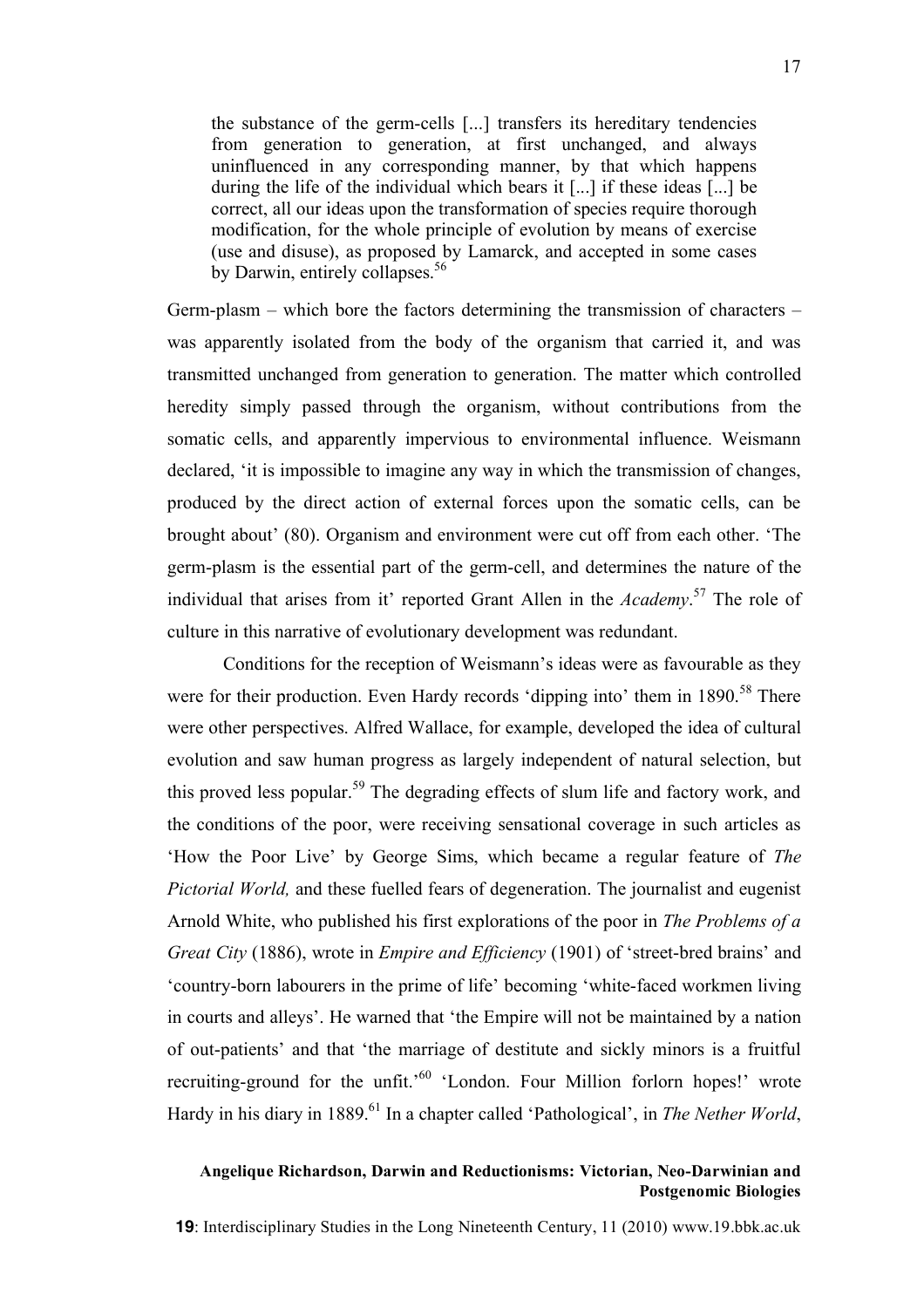George Gissing remarks of Clara Hewett:

you must try to understand this girl of the people, with her unfortunate endowment of brains and defect of tenderness [...] like a creature that is beset by unrelenting forces, she summoned and surveyed all the craft faculties lurking in the dark places of her nature.<sup>62</sup>

Like the characters that inhabit it, this urban world is diseased, as the chapter title suggests; it is biologically determined and seems incapable of improvement.<sup>63</sup> The depiction of the poor in these biologistic terms continued. In Jack London's more sympathetic *People of the Abyss* (1903), a term Wells employed in his *Anticipations of the Reactions of Mechanical and Scientific Progress Upon Human Life and Thought*, the poor are: 'a new species, a breed of city savages.<sup>,64</sup> The brutalising effects of poverty in cities were made unavoidably obvious. Hereditarian thought, which refused environmental influence, held that environment itself could be explained by biology.

Weismann shows awareness of the effects of environment, but these are downplayed in his laboratory experiments.

abundant nourishment can make the body large and strong, but can never make a giant out of the germ-cell destined to become a dwarf. Unhealthy sedentary habits or insufficient nourishment makes the factory-hand pale and stunted; life on board ship with plenty of exercise and sea air, gives the sailor bodily strength and a tanned skin; but when once the resemblance to father or mother, or to both, is established in the germcell it can never be effaced, let the habit of life be what it will (*Essays upon Heredity*, 102).

There was resistance both within and outside the scientific community. In *The Biological Problem of Today: Preformation or Epigenesis?* (1896) the zoologist Oscar Hertwig referred to Weismann's doctrine of determinants as 'a closed system, finding within itself a formal explanation of all development'.<sup>65</sup> It was, he argued 'an abandonment of explanation rather than an explanation; for it explains by sign and tokens that elude verification and experiment, and that cannot encounter concrete investigation' (140). Hertwig defined epigenesis as the doctrine that the formation of a new individual was not simply the outgrowing of particles in the eggcell, but the result of 'moulding external forces' (143). In his introduction to Hertwig's study the zoologist Peter Chalmers Mitchell wrote, 'we are only at the beginning of inquiry into the problems of heredity' (xiv).

# **Angelique Richardson, Darwin and Reductionisms: Victorian, Neo-Darwinian and Postgenomic Biologies**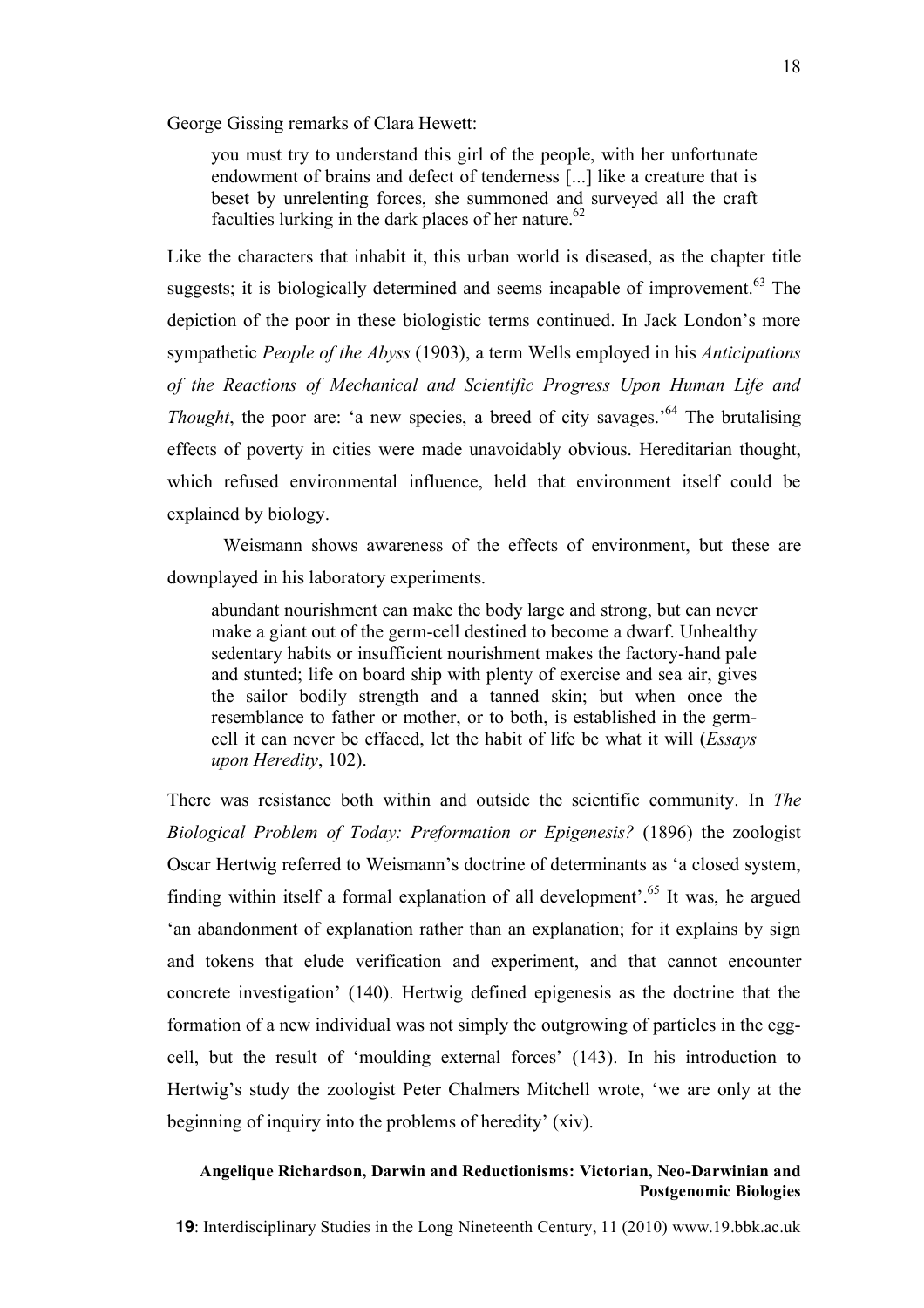Weismann's hard-line hereditarian approach would continue into the twentieth century, finding expression, for example, in *The Bell Curve* (1994), the work of the psychologist Richard J. Hernstein and the political scientist Charles Murray. Franz Boas, the Columbia anthropologist, mounted a sustained attack on eugenics and argued that IQ tests were affected by education and social and cultural environment, and in *The Mismeasure of Man* (1981) Stephen Jay Gould disputed E.O. Wilson's claims that certain traits were universal in humans. <sup>66</sup> Further resistance to hereditarianism from within the scientific community came from Barbara McClintock, the 1983 Nobel Laureate,<sup>67</sup> and the geneticist Richard Lewontin, who opposes genetic determinism and its expression in sociobiology and evolutionary psychology.<sup>68</sup>

### VII

### Interdependencies

In 1910 Hardy, who referred to himself as one of the earlier acclaimers of the *Origin*, observed:

Few people seem to perceive fully as yet that the most far-reaching consequence of the establishment of the common origin of all species, is ethical; that it logically involved a readjustment of altruistic morals by enlarging as a *necessity of rightness* the application of what has been called "The Golden Rule" beyond the area of mere mankind to that of the whole animal kingdom. Possibly Darwin himself did not wholly perceive it, though he alluded to it.<sup>69</sup>

New research in biology emphasises intersubjectivity, not just between humans but between species. The biologists Frans de Waal, Marc Bekoff and Jessica Pierce demonstrate that nature can be a source of value, a network of empathy, trust, and reciprocity.<sup>70</sup> Postgenomic thinking shares ground with the dynamic Darwinian model of interaction, arguing that organisms have a constructive role in relation to their environment. Postgenomic biologists working on genes and environment in relation to race, and who are involved in the politics of health equality, include Esteban González Burchard, a medical doctor specialising in genetic epidemiology, and Rick Kittles, who researches issues surrounding race, genetic ancestry and health disparities.<sup>71</sup> Postgenomic science evidences a world that is probabilistic

# **Angelique Richardson, Darwin and Reductionisms: Victorian, Neo-Darwinian and Postgenomic Biologies**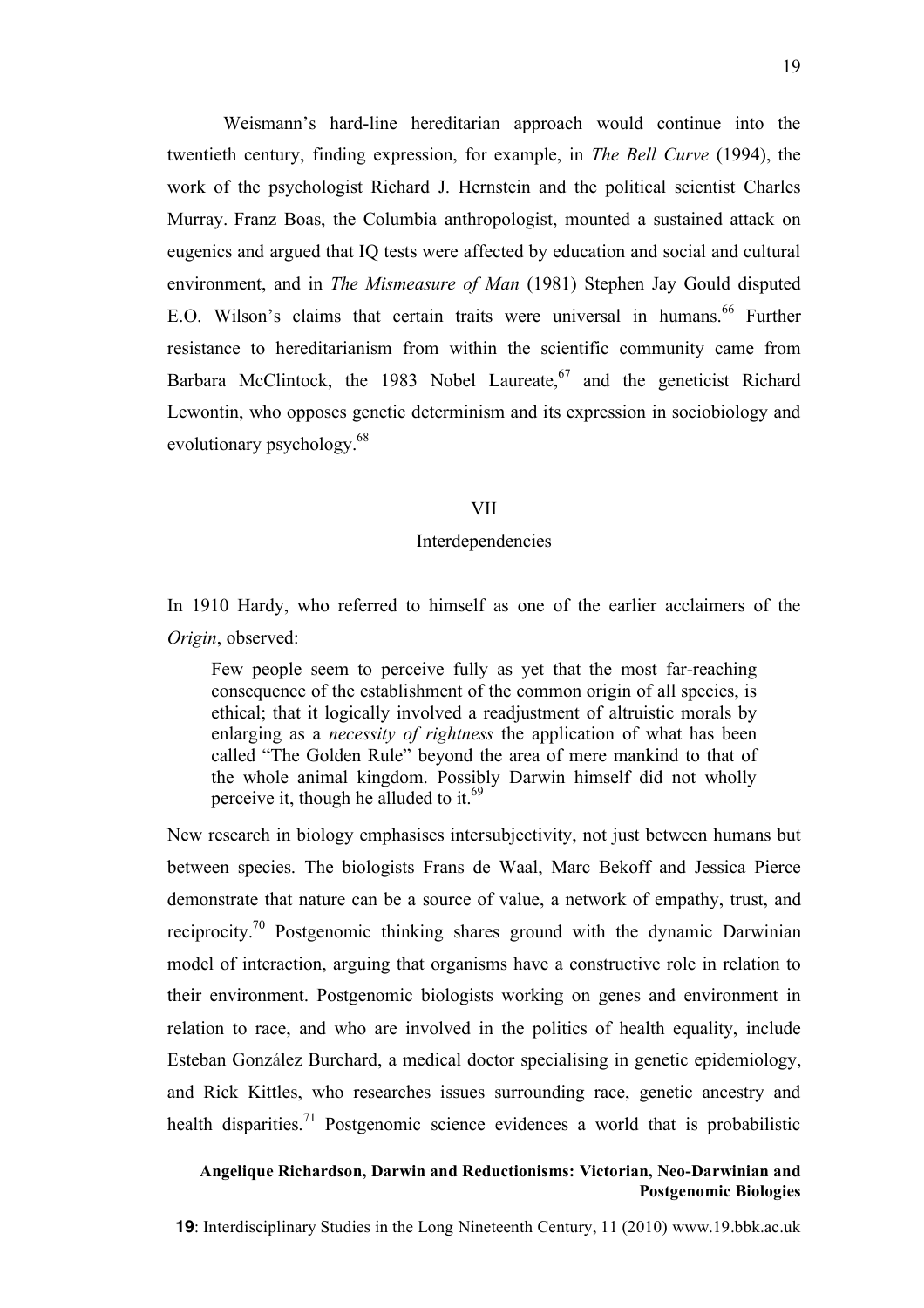rather than deterministic and emphasises the centrality of social relations to evolutionary development. John Dupré and Barry Barnes write that 'it could still be that our inclination to identify the essence of ourselves with what is written in our genomes would greatly diminish if we chose to reflect more deeply on our social life' and 'the interaction with others in which it consists'.<sup>72</sup>

Popper argued for 'active Darwinism', which saw the living organism as helping to determine its own fate by modifying its environment to meet its needs, and Lewontin writes against one of the central concepts of neo-Darwinism, the idea that an organism does not influence but merely fits its environment.<sup>73</sup> This is one of the most fertile questions in evolutionary biology.<sup>74</sup> Recent research reinforces the idea that gene expression is influenced by early environment.<sup>75</sup> For twenty-firstcentury postgenomic biologists, life is no longer understood in terms of fixed taxonomies or essences, but as a dynamic world of various microbial combinations. The dynamic world of postgenomic biology, resonant with the interconnected world of the mid-Victorians, rejects the traditional dichotomy between nature and nurture, and recognises the centrality of cooperation to life forms (seen in its most extreme form in mutualistic symbiosis). Using the term 'the politics of life' to contrast the present with Foucault's politics of health in the eighteenth century, the sociologist Nikolas Rose argues that contemporary biopolitics is not defined by health and illness, or by parameters of sexuality and procreation. He writes 'it is a space of problems concerning the optimization of life itself' and sees ways out from a causal relationship between geneticization and determinism, making the point that 'to place something on the side of nature is no longer to place it on the side of the unalterable'.<sup>76</sup> Once individuals who are genetically at risk are identified there can be interventions to reduce that risk (249); and interventions such as gene therapy can be life giving. The realisation we are all biological creatures should not, he argues, be a cause for critique but for optimism (254). Rose offers a challenge to the polarised positions of social constructionism and biological determinism. As he points out, there has been a seismic shift from the position of second-wave feminism, whereby the body was a natural object which needed to be rescued from medical experts, to a situation where bodies have become central to our expectations, hopes and identities; it is, he argues, a time of an emergent form of

# **Angelique Richardson, Darwin and Reductionisms: Victorian, Neo-Darwinian and Postgenomic Biologies**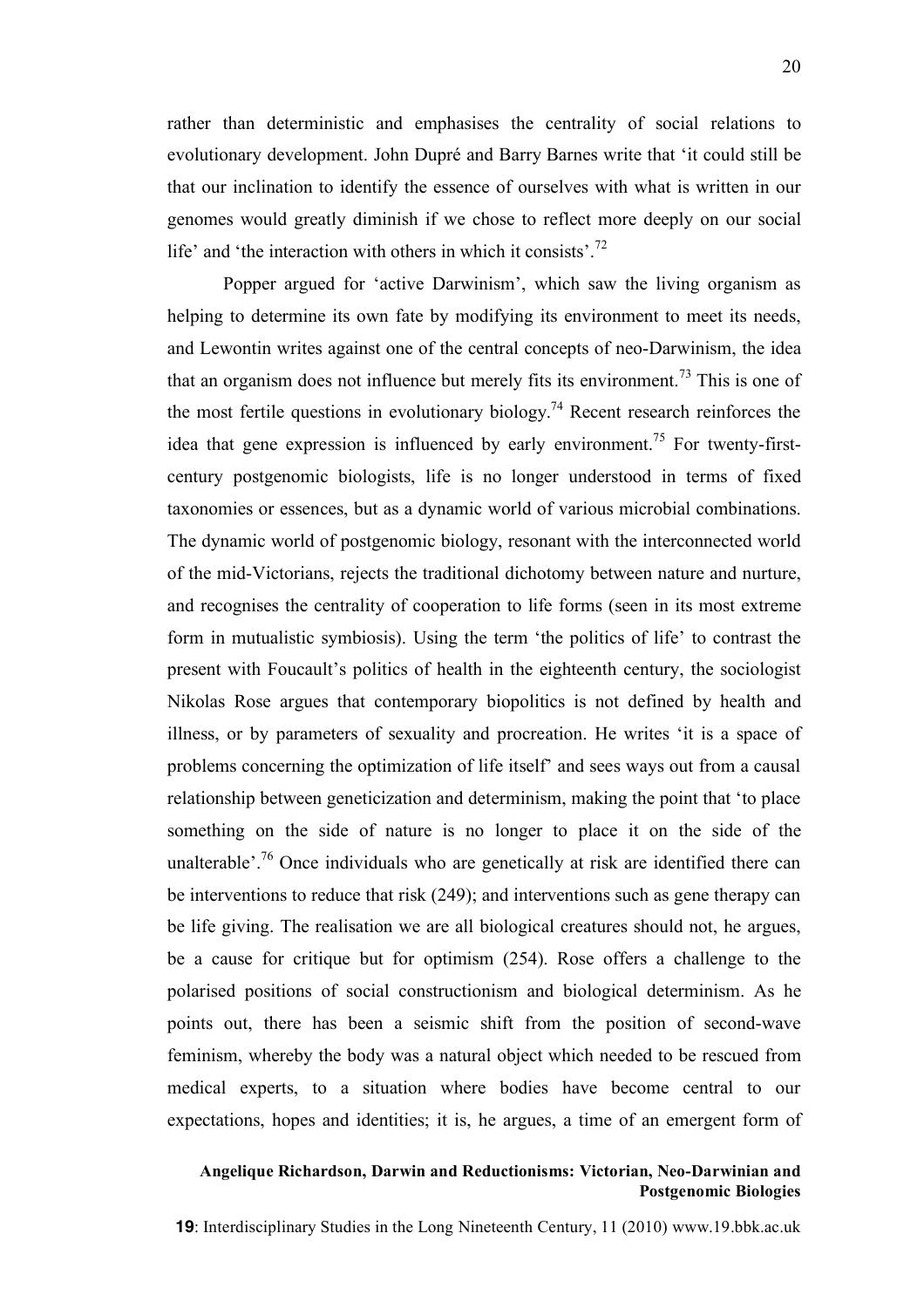The historian of health sciences Dorothy Porter has recently brought the new conceptions of environment and organism to bear on the question of race, problematising claims that developments in genomic science will lead to new forms of social hierarchy and discrimination determined by genetic heritage.<sup>77</sup> Charting ways in which the genome revolution in microbiology has led to new macro-studies of population genetics and the role of ancestry in understanding human disease, she observes the ease with which scientific investigations of race are seen as racialist science and as reinforcing of cultural racism<sup>78</sup> and cautions against ill-defined uses of the term 'personalized medicine', which carries the sense of 'designer' health and other apparent expressions of the excesses of capitalist individualism; Porter shows that recent developments in molecular biology are unlocking variable genomic risk to diseases and revealing the likely effectiveness of pharmaceutical therapeutic interventions.

The latest scientific thinking about race has more to do with history than biology. Porter points out that ancestry population geneticists are not biological essentialists and compares them to historians of sociological activities such as migration and mating, and draws on González Burchard on the importance of appreciating different layers of complexity, from environmental, historical and demographic factors to genetic ancestry.<sup>79</sup> This understanding of the centrality of the environment returns us to the Victorians who understood the dynamic relations between history, environment, and biology. Eliot emphasised that it was environment, the various circumstances that grow from the physical geography and 'land culture' of the German peasantry, which gave rise to their 'numerous specific differences in manner and character' ('Natural History', 126). These differences acknowledged and expressed the interrelations between the environmental and the biological. There is some correlation here with eighteenth-century conceptions of race, such as Buffon's view that race was temporal; it 'persists as long as the milieu remains and disappears when the milieu is changed<sup> $80$ </sup> but Buffon's work is characterised by a sense of racial hierarchy, $81$  while Eliot and her Victorian

# **Angelique Richardson, Darwin and Reductionisms: Victorian, Neo-Darwinian and Postgenomic Biologies**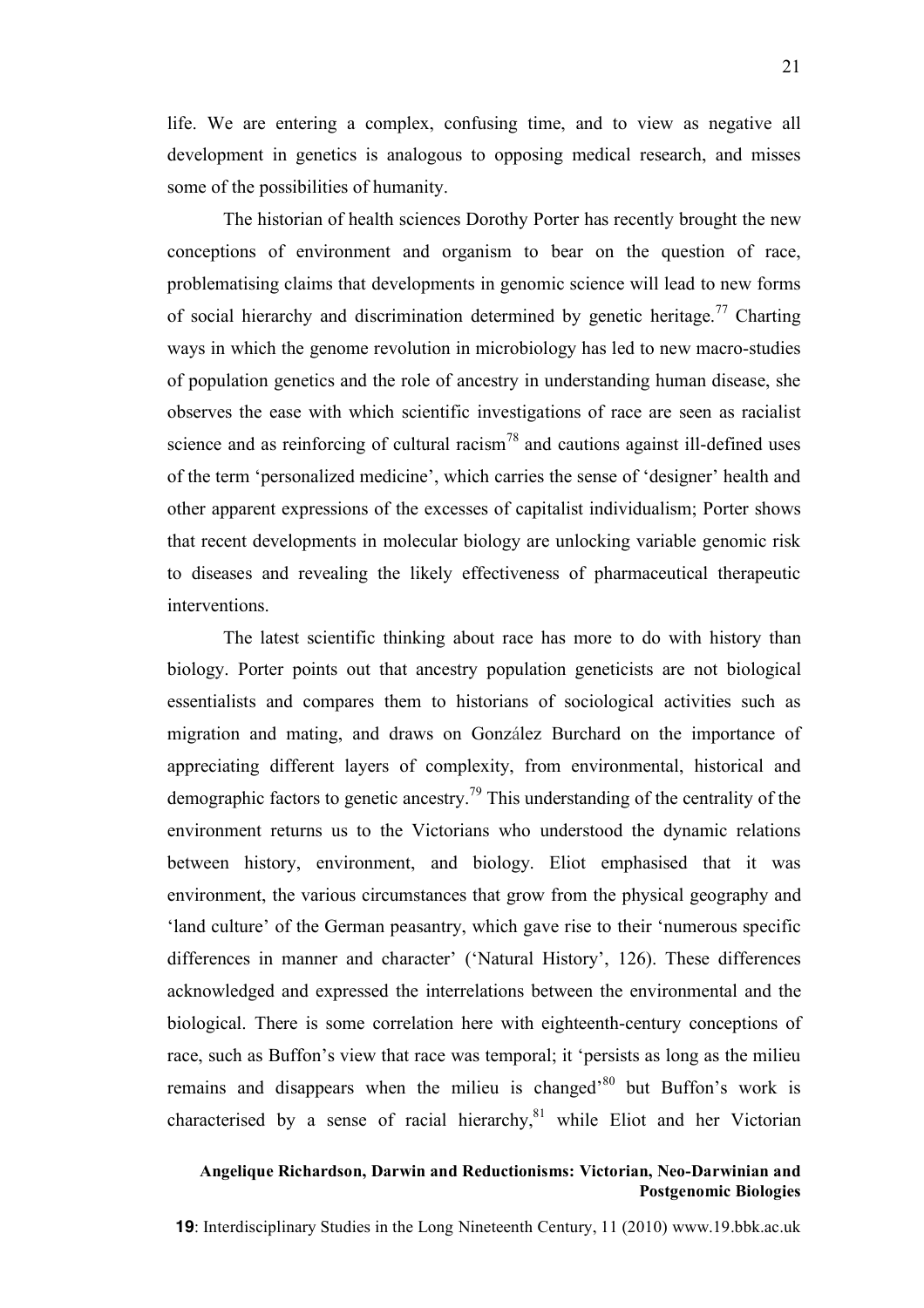contemporaries resisted deterministic thought.

Opposed to racial feeling, Hardy urged in 1917 in a letter to the Secretary of the Royal Society of Literature that 'the sentiment of *Foreignness* [...] attach only to other planets and their inhabitants, if any'.<sup>82</sup> In his poem 'The Pity of It', published the same year, he reads race historically, finding kinship between the English and Germans through common language. An environmental perspective must open up race to social as well as biological influences. Darwin himself observed in the *Descent* that races 'graduate into each other'; 'it is hardly possible to discover clear distinctive character between them' (I, 226).

Nature in Hardy makes mistakes, unexpectedly and entertainingly. There is little deterministic about it, and those who are its familiar inhabitants take note of these quirks:

To people at home there these changeful tricks had their interests; the strange mistakes that some of the more sanguine trees had made in budding before their month, to be incontinently glued up by frozen thawings now; the similar sanguine errors of impulsive birds in framing nests that were now swamped by snow-water, and other such incidents, prevented any sense of wearisomeness in the minds of the natives.<sup>83</sup>

But to the stranger the accidental and impetuous are invisible. The novel brings home the reciprocal relations between the natives and their complex, fallible, habitat. The unpredictable precludes the reductive and thwarts the deterministic.

'Proud Songsters', in Hardy's last published volume of poetry,<sup>84</sup> brings us back to the unexplained birds of the *Origin of Species*.

The thrushes sing as the sun is going, And the finches whistle in ones and pairs, And as it gets dark loud nightingales In bushes Pipe, as they can when April wears, As if all Time were theirs.

These are brand new birds of twelvemonths' growing, Which a year ago, or less than twain, No finches were, nor nightingales, Nor thrushes, But only particles of grain, And earth, and air, and rain.

Science, philosophy and poetry combine. Reflection follows observation. The 'only'

# **Angelique Richardson, Darwin and Reductionisms: Victorian, Neo-Darwinian and Postgenomic Biologies**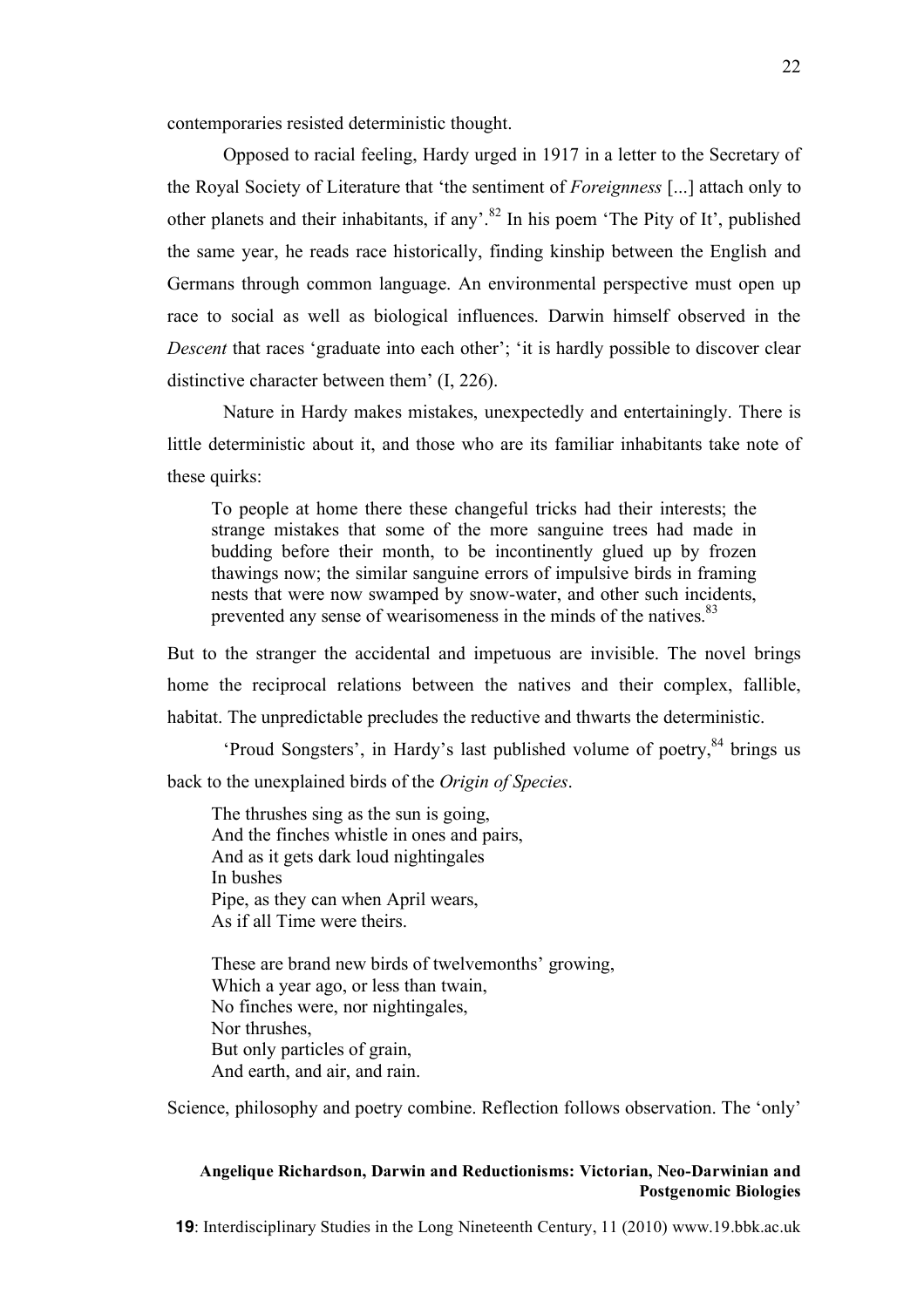of the penultimate line is belied by the iterative, and elemental, clauses of the last. Biology is more than chemistry, and the proud songsters are expressly, and inexpressibly, more than the sum of their parts. The transcendental counters the reductive; Victorian wonder resists Neo-Darwinian closure.

<sup>5</sup> John Dupré, *The Disorder of Things: Metaphysical Foundations of the Disunity of Science* (Cambridge, MA: Harvard University Press, 1993), p. 6.

<sup>6</sup> See *Nature After the Genome*, ed. by Sarah Parry and John Dupré (Oxford: Wiley Blackwell, 2010), and Dupré, 'Postgenomic Darwinism', in *Darwin*, ed. by W. Brown and A. Fabian (Cambridge: Cambridge University Press, 2010), pp. 150-171.

<sup>7</sup> George Romanes, 'Recent Critics of Darwinism', *Contemporary Review*, 53 (1888), 836–54 (p. 852).

<sup>8</sup> Joseph Carroll, 'Human Nature and Literary Meaning: A Theoretical Model illustrated with a Critique of *Pride and Prejudice*', in *The Literary Animal: Evolution and the Nature of Narrative*, ed. by Jonathan Gottschall and David Sloan Wilson (Evanston: Northwestern University Press, 2005), pp. 76-106 (p. 84).

<sup>9</sup> On literary Darwinism see David Amigoni, 'A Consilient Canon? Bridges to and from Evolutionary Literary Analysis', *English Studies in Canada* 32: 2-3 (2006), 173-85 and Gowan Dawson, 'Literature and Science under the Microscope', *Journal of Victorian Culture* 11.2 (2006), 301–15.

<sup>10</sup> Gillian Beer, *Darwin's Plots. Evolutionary Narrative in Darwin, George Eliot and Nineteenth-Century Fiction*, 3rd edn (Cambridge: Cambridge University Press, 2009), p. 5.

# **Angelique Richardson, Darwin and Reductionisms: Victorian, Neo-Darwinian and Postgenomic Biologies**

<sup>&</sup>lt;sup>1</sup> I would like to thank Barry Barnes, Carolyn Burdett, John Dupré, Regenia Gagnier, Phillip Mallett, Dorothy Porter and Paul White for their valuable comments in the writing of this article, and the Arts and Humanities Research Council for supporting the research. I am also grateful to the Wellcome Trust, Exeter Centre for Medical History, the ESRC Centre for Genomics in Society, and Exeter Interdisciplinary Institute for supporting the Darwin, Medicine and the Humanities Symposium (Exeter, 2009) which informed this research.

<sup>2</sup> Charles Darwin, preface to August Weismann, *Studies in the theory of descent*, 2 vols (London: Low, Marston, Searle, & Rivington, 1880), p. vi. Translation of *Studien zur Descendenz-Theorie*. 2 vols (Leipzig: Engelmann, 1875-6).

<sup>3</sup> On reductionism as methodology see Steven Rose, *Lifelines: Biology: Freedom, Determinism* (London: Penguin, 1997); republished as *Lifelines: Life Beyond the Gene*, (Oxford: Oxford University Press, 2003), chapter 2.

<sup>4</sup> On this slippage see S. Rose, *Lifelines*, esp. chapter 4. On reductionism in classical genetics and molecular biology, see Sahotra Sarkar, *Genetics and Reductionism* (Cambridge, Cambridge University Press, 1998). Sarkar demonstrates that practically all complex human behavioural traits cannot be explained simply by genes.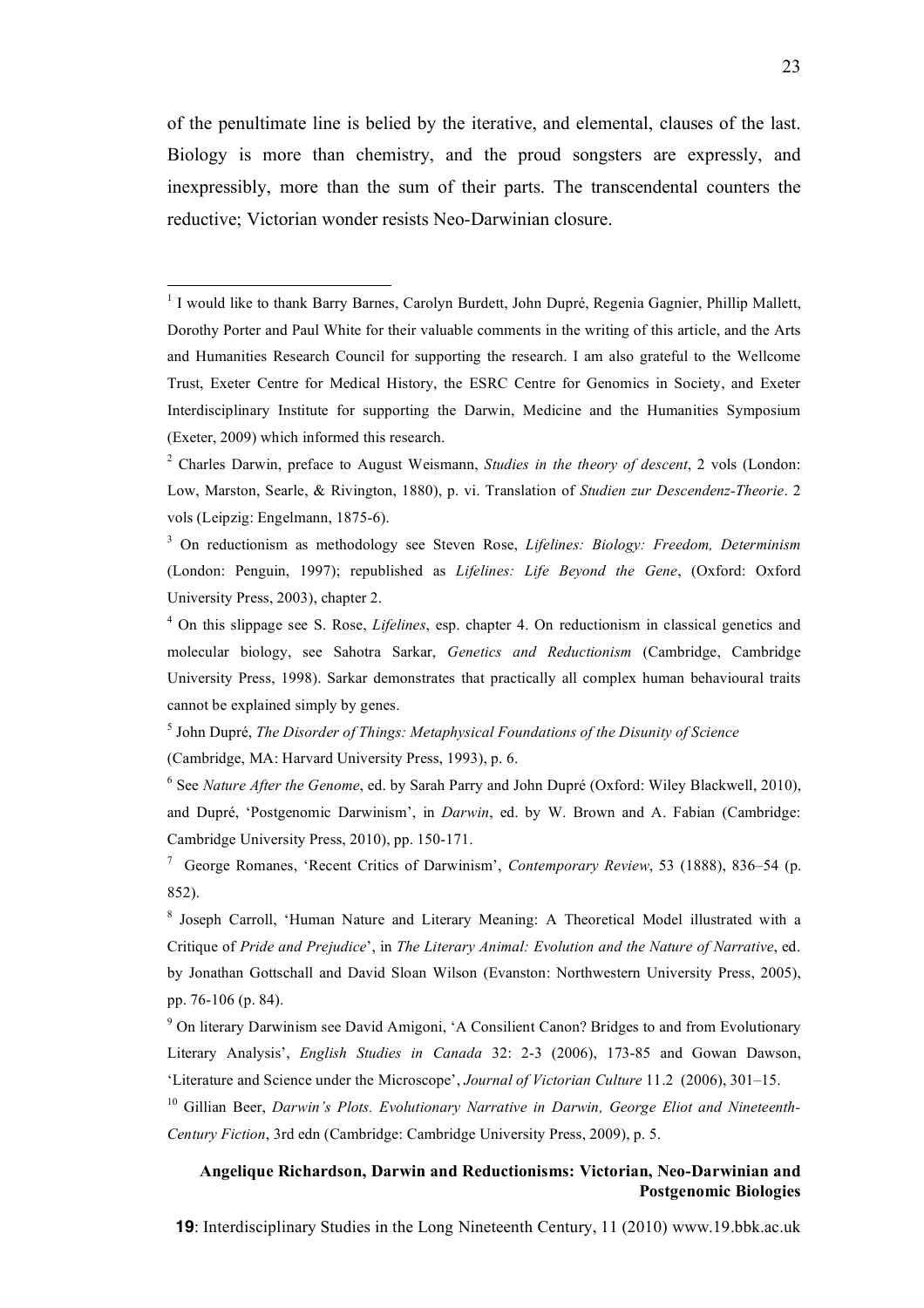11 Beer, *Darwin's Plots.* p. 46, emphasis in original.

<sup>12</sup> 'Mr Darwin's Hypothesis', Part I, *Fortnightly Review*, 9 (1868), 353-373, in *Versatile Victorian, Selected Critical Writings of George Henry Lewes*, ed. by Rosemary Ashton (London: Bristol Classical Press, 1992), pp. 299-316 (pp. 310-11).

<sup>13</sup> On new configurations of nature and nurture see for example Massimo Pigliucci, *Phenotypic Plasticity: Beyond Nature and Nurture* (Baltimore: Johns Hopkins University Press, 2001), and *Reconciling Nature and Nurture in the Study of Behavior and Cognition Research,* special issue, ed. by K. Stotz and C. Allen, *Philosophical Psychology*, 21:2 (2008).

<sup>14</sup> William Hayes, *The Genetics of Bacteria and their Viruses: Studies in Basic Genetics and Molecular Biology,* 2nd edn (Oxford: Blackwell, 1969), p. 5, emphasis in original.

<sup>15</sup> See Dorothy Porter, 'Darwin in the Clinic', Wellcome-Trust Darwin, Medicine and the Humanities Symposium, University of Exeter, 2009, forthcoming in 'Essentialism in Science and Culture', *Critical Quarterly* special issue (2011) 54.3, ed. by A. Richardson; M.D. Mesarovic, S.N. Sreenath and J.D. Keene 'Search for Organising Principles: Understanding in Systems Biology', *IEE Systems Biology* 1 (2004), pp. 19-21.

<sup>16</sup> On the development of biology beyond Darwin's ideas see Dupré, 'Postgenomic Darwinism'. Darwin's tree of life itself is arguably a reductionist model of life; Dupré discusses its obsolescence here.

<sup>17</sup> Shapin, 'The Darwin Show', *London Review of Books* (7 January 2010), 3-9.

<sup>18</sup> Charles Darwin, *Origin of Species* (London: Murray, 1859), p. 489.

<sup>19</sup> Charles Darwin, *The Formation of Vegetable Mould, Through the Action of Worms, with Observations on their Habits* (London: Murray. 1881), p. 26.

<sup>20</sup> Charles Darwin, *The Effects of Cross and Self Fertilisation in the Vegetable Kingdom* (London: Murray, 1876), p. 18.

<sup>21</sup> Darwin, *Formation of Vegetable Mould*, p. 313.

<sup>22</sup> See Darwin to Charles Lyell (10 December 1859), Darwin Correspondence Project, http://www.darwinproject.ac.uk/entry-2575 (accessed 17 July 2010).

<sup>23</sup> Adam Sedgwick to C.R. Darwin (24 Nov 1859), Darwin Correspondence Project, http://www.darwinproject.ac.uk/entry-2548 (accessed 17 July 2010).

<sup>24</sup> Charles Kingsley to Darwin (18 Nov 1859), Darwin Correspondence Project, http://www.darwinproject.ac.uk/entry-2534 (accessed 17 July 2010).

<sup>25</sup> Gordon S. Haight, *The George Eliot Letters* (Oxford and New Haven: Oxford University Press and Yale University Press: 1954- 78) 9 vols, III, p. 227, emphasis in original.

<sup>26</sup> G.H. Lewes, 'On the Dread and Dislike of Science', *Popular Science Monthly* 13 (1878), 410-420 (p. 413).

<sup>27</sup> Darwin, *The Descent of Man, and Selection in Relation to Sex* (London: John Murray, 1871), 2 vols, I, pp. 168-9. On Darwin's physiological approach to feeling in *The Expression of the Emotions in Man and Animals*, and the reductive implications of this, see Paul White 'Darwin Wept: Science

# **Angelique Richardson, Darwin and Reductionisms: Victorian, Neo-Darwinian and Postgenomic Biologies**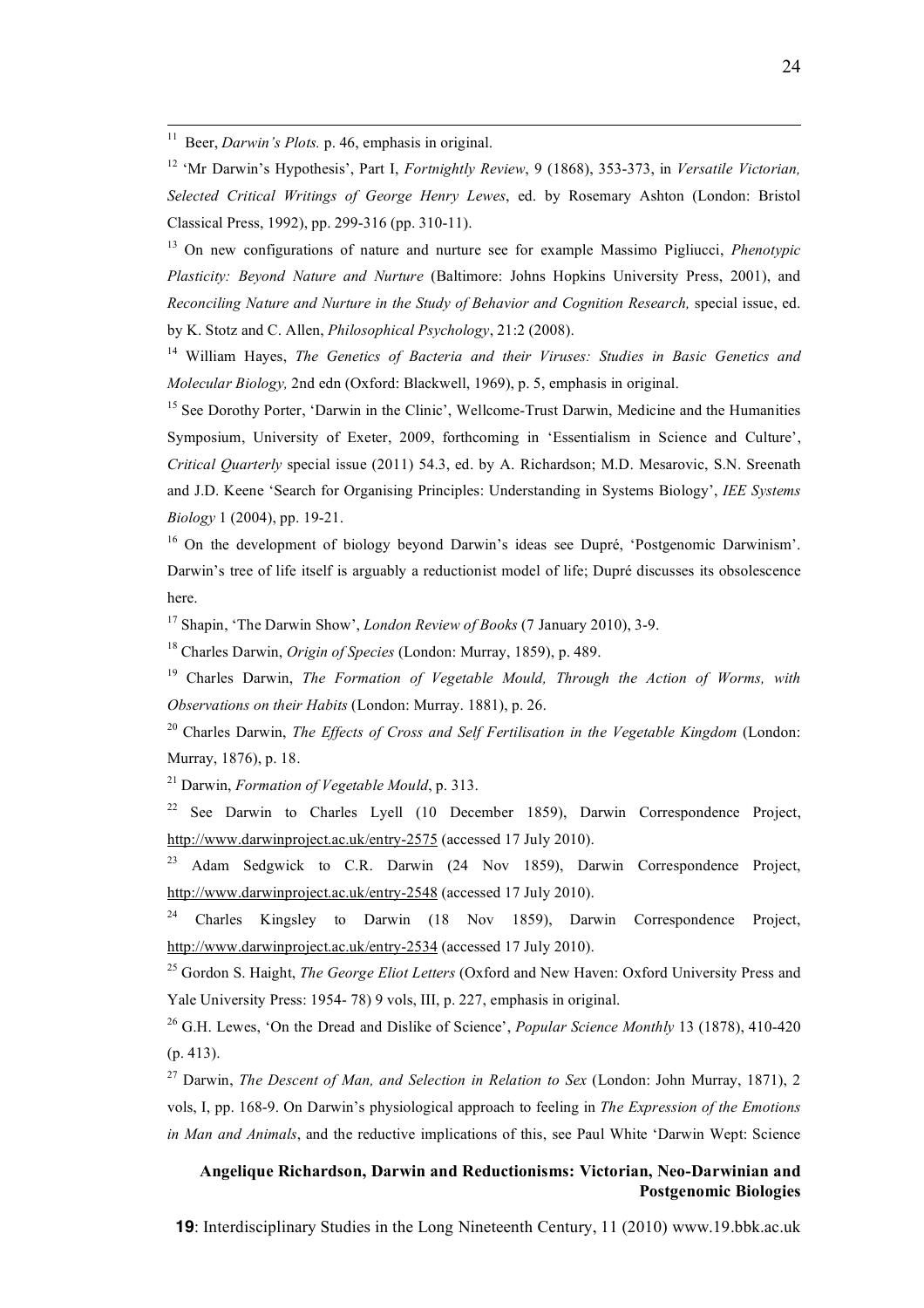and the Sentimental Subject' (*Journal of Victorian Culture*, forthcoming).

<sup>28</sup> Karl Pearson, *The Life, Letters, and Labours of Francis Galton*, 4 vols (Cambridge: Cambridge University Press, 1914–30), II, p. 86.

<sup>29</sup> William Bateson, 'The Progress of Genetic Research', in *Report of the Third International Conference 1906 on Genetics*, ed. by W. Wilks (London, Royal Horticultural Society, 1907), p. 91.

<sup>30</sup> Bateson, *Materials for the Study of Variation*, *Treated With Especial Regard to Discontinuity in the Origin of Species* (London: Macmillan, 1894), p. 11, cited in Donald MacKenzie, *Statistics in Britain 1865–1930: The Social Construction of Scientific Knowledge* (Edinburgh: Edinburgh University Press, 1981), p. 145.

<sup>31</sup> For Bateson's debate with the biometricians, see Barry Barnes and Donald Mackenzie, 'Scientific Judgement: the Biometry–Mendelism Controversy', in *Natural Order: Historical Studies of Scientific Culture*, ed. by Barry Barnes and Donald Mackenzie (1979), pp. 191–210. See also Robert Olby, 'The Dimensions of Scientific Controversy: The Biometric–Mendelian Debate', *British Journal for the History of Science*, 22 (1989), 299–320.

<sup>32</sup> MacKenzie, *Statistics in Britain 1865–1930*, p. 147.

<sup>33</sup> Frank Turner, *Contesting Cultural Authority: Essays in Victorian Intellectual Life* (Cambridge: Cambridge University Press, 1993), p. 182.

<sup>34</sup> See M. Norton-Wise, *The Values of Precision* (Princeton: Princeton University Press, 1997); Theodore M. Porter, *Trust in Numbers: The Pursuit of Objectivity in Science and Public Life* (Princeton: Princeton University Press, 1996); Lorraine Daston and Peter Galison, *Objectivity* (Cambridge, MA: Zone, 2007). See also Soraya de Chadarevian*,* 'Laboratory Science versus Country-House Experiments. The Controversy between Julius Sachs and Charles Darwin', *British Journal for the History of Science* 29 (1996), 17-41.

<sup>35</sup> *Essays upon Heredity and Kindred Biological Problems*, ed. by E.B. Poulton, S. Schönland and A.E. Shipley, 2 vols (Oxford, 1889-1892) I, p. 71.

<sup>36</sup> Lewes, 'Mr Darwin's Hypothesis', p. 299.

<sup>37</sup> George Eliot, *The Mill on the Floss*, ed. by Gordon S. Haight (Oxford: Oxford University Press, 2008), p. 20.

<sup>38</sup> G.H. Lewes, *Comte's Philosophy of the Sciences: Being an Exposition of the Principles of the Cours de Philosophie Positive of Auguste Comte* (London: Bell, 1887), p. 1; p.167, emphasis in original.

<sup>39</sup> George Eliot, 'The Natural History of German Life', *Westminster Review* (1856), 51-79, reprinted in *Selected Essays, Poems and Other Writings*, ed. by A.S. Byatt and Nicholas Warren (London: Penguin, 1990), pp. 107-139 (p. 127).

<sup>40</sup> George Eliot, *Middlemarch*, ed. by David Carroll (Oxford: Oxford University Press, 2008), p. 139; p. 138.

<sup>41</sup> See Paul White, 'Acquired Character: The Hereditary Material of the Self-Made Man' in *Heredity Produced: At the Crossroads of Biology, Politics, and Culture, 1500-1870*, ed. by Staffan Müller-

# **Angelique Richardson, Darwin and Reductionisms: Victorian, Neo-Darwinian and Postgenomic Biologies**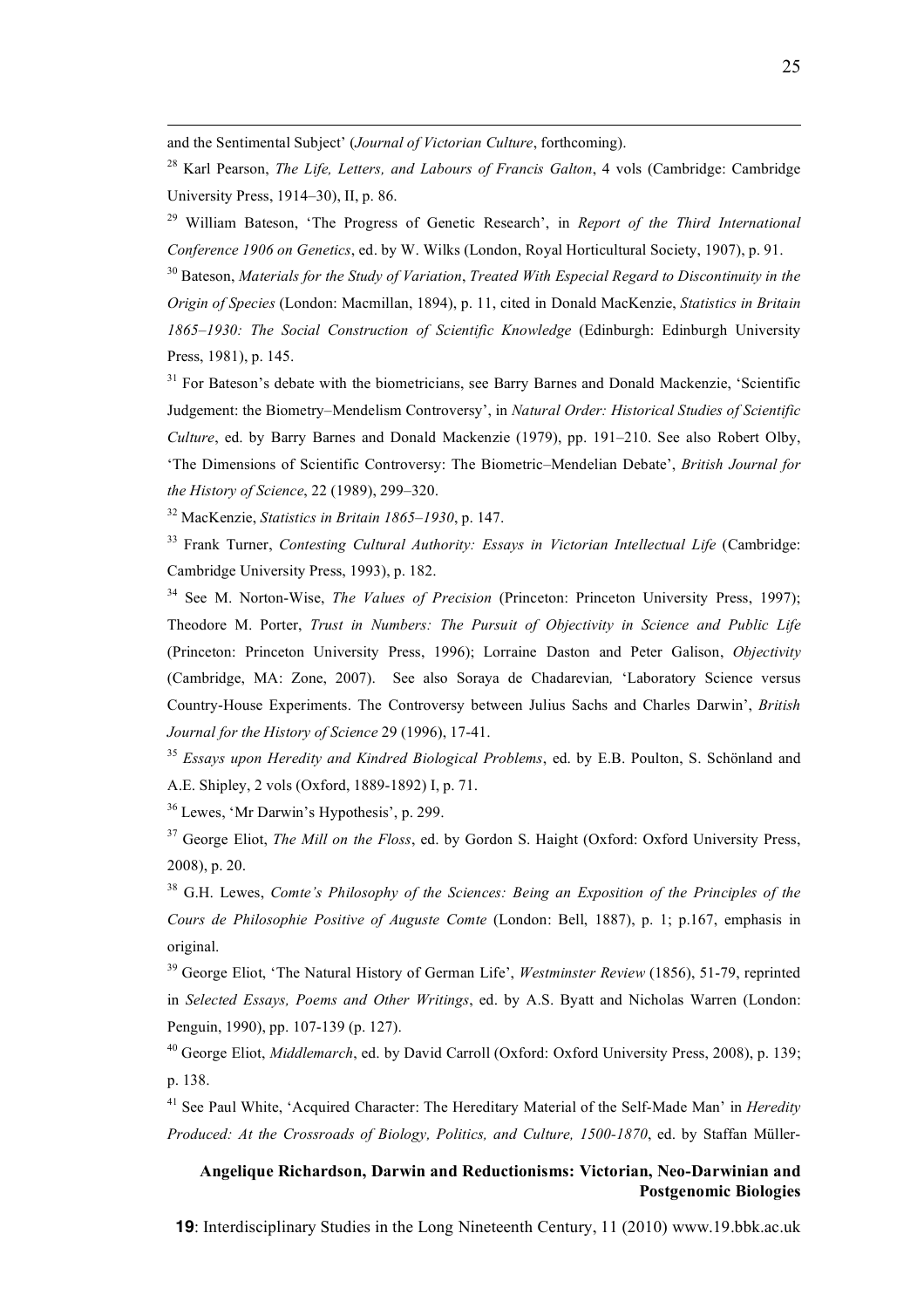Wille and Hans-Jörg Rheinberger (Cambridge, MA: MIT Press, 2007), pp. 375-397.

<sup>42</sup> Alexander Bain, *The Senses and the Intellect* (London: Parker, 1855) and *Emotions and the Will* (London: Parker, 1859).

<sup>43</sup> Smiles, 'The Education of the Working Classes', address to the Leeds Mutual Improvement Society, 1845, quoted in Alexander Tyrrell, 'Class Consciousness in Early Victorian Britain: Samuel Smiles, Leeds Politics, and the Self-Help Creed', *The Journal of British Studies,* 9 (1970), 102-125 (p. 116).

<sup>44</sup> Smiles, *Self-Help; with Illustrations of Character, Conduct, and Perseverance,* ed. by Peter Sinnema (1866; Oxford: Oxford University Press, 2008), p. 319.

<sup>45</sup> *Analogy of Religion, Natural and Revealed* (London: Knapton, 1736), in Samuel Smiles, *Self-Help,* p. 319.

<sup>46</sup> J.S. Mill, *Autobiography of John Stuart Mill* (New York: Columbia University Press, 1960), p. 184.

<sup>47</sup> See Sally Shuttleworth, *George Eliot and Nineteenth-Century Science: The Make-Believe of a Beginning* (Cambridge: Cambridge University Press, 1984), p. 26.

<sup>48</sup> 'On the Dread and Dislike of Science', *Popular Science Monthly* 13, 410-420 (p. 413).

<sup>49</sup> Cited in S. Rose, *Lifelines: Biology: Freedom, Determinism*, p. 73.

<sup>50</sup> See John Dupré 'Are there "Genes for" traits?', *BioNews* 548 (8 March 2010), http://www.bionews.org.uk/page\_54781.asp (accessed 17 July 2010).

<sup>51</sup> Darwin, *The Variation of Animals and Plants under Domestication* 2 vols (London: Murray, 1875), II, p. 281.

<sup>52</sup> *The Variation,* 2 vols (London: Murray, 1868) , II, p. 290.

<sup>53</sup> Spencer, *Principles of Psychology* (London: Longman, Brown, Green and Longmans, 1855), p. 391. See Trevor Pearce, 'From "Circumstances" to "Environment" – Herbert Spencer and the Origins of the Idea of Organism-Environment Interaction', *Studies in History and Philosophy of Biological and Biomedical Sciences*, 41 (2010). Pearce notes that the term was coined in 1827 by Thomas Carlyle who translated the German *Umgebung*, usually translated as 'surroundings', as 'an environment of circumstances' in 'Goethe's Helena', *Foreign Review* I.2 (1828), 429-68.

<sup>54</sup> John Lankester, *Degeneration: A Chapter in Darwinism* (London: Macmillan, 1880), pp. 32-3.

<sup>55</sup> 'Mr Darwin's Hypothesis', p. 301.

<sup>56</sup> Weismann, Preface, 'On Heredity', p. 69.

<sup>57</sup> 'Essays upon Heredity' (review of Weismann's *Essay*s), *Academy*, 37 (1890), 83-4 (p. 84).

<sup>58</sup> *The Life and Work of Thomas Hardy* 2 vols, ed. by Michael Millgate (London: Macmillan, 1984), I, p. 240.

<sup>59</sup> Alfred Wallace, *Darwinism: An Exposition of the Theory of Natural Selection, with Some of its Applications* (London: Macmillan, 1889).

<sup>60</sup> Arnold White, *Efficiency and Empire* (Brighton: Harvester, 1973), pp. 95, 97, 96, 111, 100.

<sup>61</sup> Hardy, *The Life and Work,* I, p. 227 (5 April 1889).

# **Angelique Richardson, Darwin and Reductionisms: Victorian, Neo-Darwinian and Postgenomic Biologies**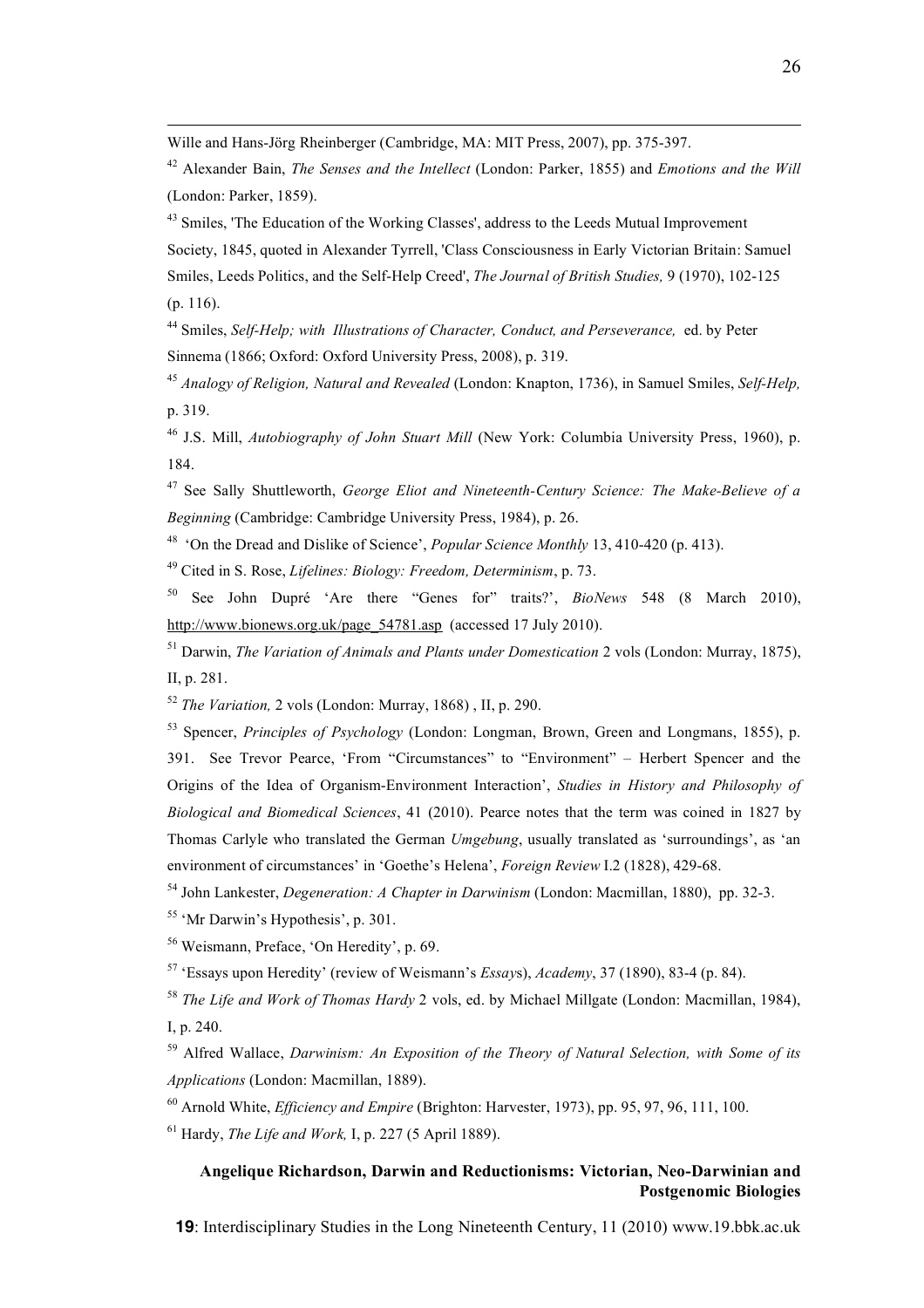62 George Gissing, *The Nether World*, ed. by Stephen Gill (Oxford: Oxford University Press, 1999), p. 79.

<sup>63</sup> See Phillip Mallett, 'The Novel amid the New Sciences', in *The Cambridge History of the English Novel*, ed. by Robert Caserio and Clement Hawes (Cambridge: Cambridge University Press, forthcoming, 2011).

<sup>64</sup> H. G. Wells, *Anticipations of the Reactions of Mechanical and Scientific Progress Upon Human Life and Thought* (New York: Dover, 1999), p. 107.

<sup>65</sup> *The Biological Problem of Today: Preformation or Epigenesis? The basis of a Theory of Organic Development* (London: Heinemann, 1896), p. 140.

<sup>66</sup> See Daniel Kevles, *In the Name of Eugenics*: *Genetics and the Uses of Human Heredity* (Cambridge, MA: Harvard University Press, 1995), p. 284 for discussion of Wilson.

 $67$  On environmental factors in genomics see Barbara McClintock, 'The Significance of Responses of the Genome to Challenge' *Science* 226 (1984), 792-801.

<sup>68</sup> See Lewontin, *Education and Class: The Irrelevance of IQ Genetic Studies* (Oxford: Oxford University Press, 1987); Richard Lewontin and Richard Levins, *Biology Under the Influence: Dialectical Essays on Ecology, Agriculture, and Health* (New York: Monthly Review Press, 2007).

<sup>69</sup> Hardy, *Life and Work*, II p. 377, emphasis in original. For Hardy on the *Origin* see Hardy, *Life and Work*, I p. 158. In the 'Write a Letter to Darwin' project at Exeter (2009), in collaboration with the Cambridge Darwin Correspondence Project, school children responded on a number of subjects including the interdependencies of the natural world and contemporary environmental issues.

<sup>70</sup> See Marc Bekoff, 'The Emotional and Moral Lives of Animals', in *Darwin and the Emotions: Mind, Medicine and the Arts*, ed. by A. Richardson (California: University of California Press, forthcoming 2012); Marc Bekoff and Jessica Pierce, *Wild Justice: The Moral Lives of Animals* (Chicago: University of Chicago, 2009); Frans de Waal, *Primates and Philosophers: How Morality Evolved* (Princeton: Princeton University Press, 2006).

 $71$  Burchard is at the University of California San Francisco and Rick Kittles is at the University of Chicago; I am grateful to Dorothy Porter for drawing their work to my attention.

<sup>72</sup> Barnes and Dupré, *Genomes and What to Make of Them* (Chicago: University of Chicago Press, 2008), p. 252.

<sup>73</sup> Popper, First Medawar Lecture, Royal Society (1986), cited in Rose, p. 75.

<sup>74</sup> See Richard C. Lewontin, 'Organism & Environment', in *Learning, Development, and Culture: Essays in Evolutionary Epistemology*, ed by H. Plotkin (New York: Wiley, 1982), pp. 151-170; Lewontin, 'Gene, Organism and Environment', in *Evolution: From Molecules to Men*, ed. by D.S. Bendall (Cambridge: Cambridge University, 1983), pp. 273-285; Lewontin 'Gene, Organism and Environment: A New Introduction', in *Cycles of Contingency: Developmental Systems and Evolution*, ed. by S. Oyama, P. E. Griffiths and R. D. Gray (Cambridge, MA: MIT Press, 2001), pp. 55-58. In 'The Developmental Systems Perspective: Organism environment systems as units of development and evolution', in *Phenotypic Integration: Studying the Ecology and Evolution of*

# **Angelique Richardson, Darwin and Reductionisms: Victorian, Neo-Darwinian and Postgenomic Biologies**